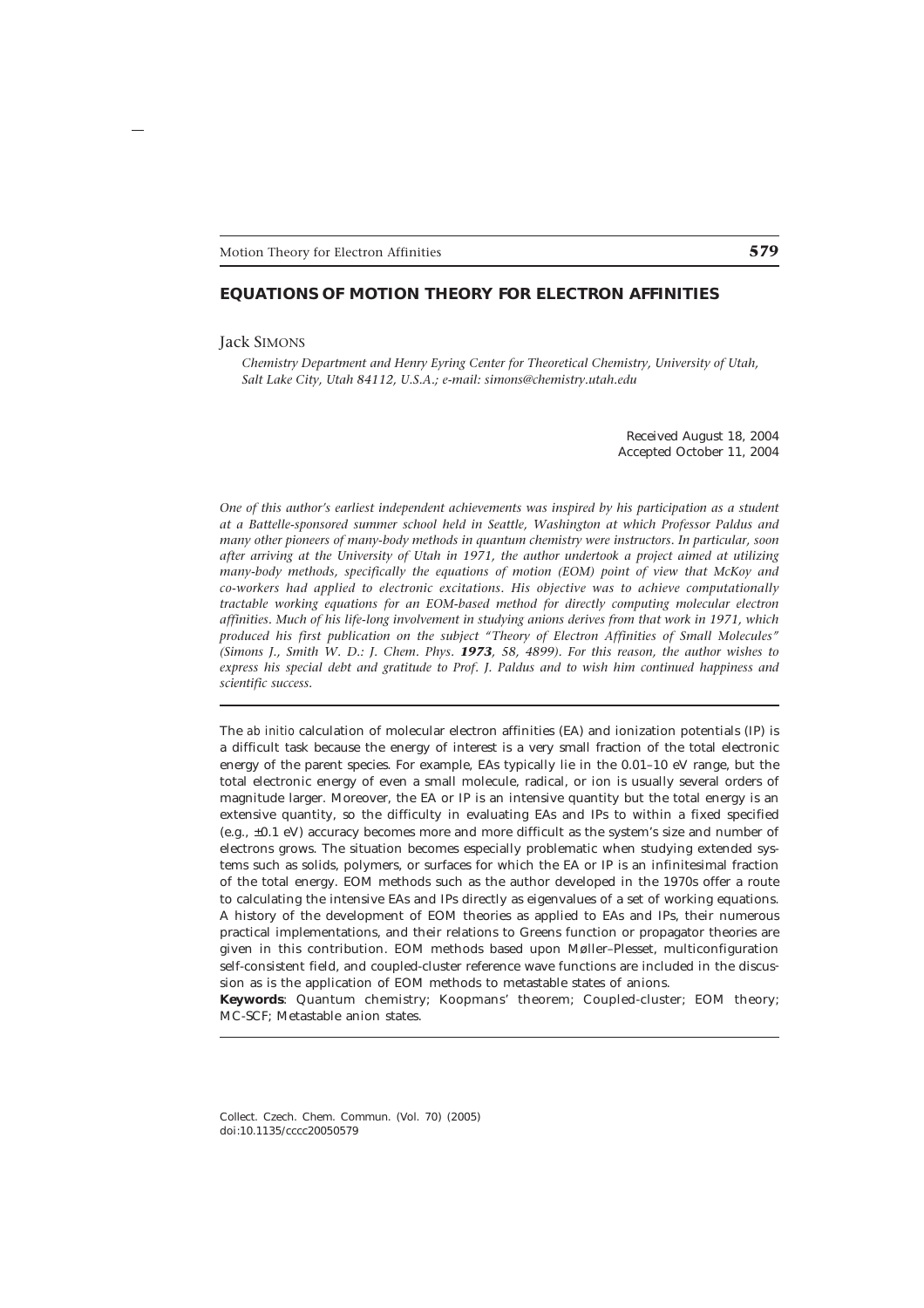The vertical electron affinity (EA) of a molecule can be estimated by (approximately) solving the Schrödinger equation for the energy *E*(0,*N*) of the *N*-electron neutral molecule and the Schrödinger equation for the energy  $E(K,N+1)$  of the *K*-th state of the *N*+1-electron anion and subtracting the two energies:

$$
EA = E(0,N) - E(K,N+1) . \t(1a)
$$

The corresponding vertical ionization potential (IP) is given as

$$
IP = E(K, N-1) - E(0, N) . \t\t(1b)
$$

Here, we use *K* to label the electronic state of the anion or cation that one wishes to study, and 0 to label the state of the neutral (usually but not necessarily the ground state) to which the electron is being attached or from which it is removed.

In using such an approach to obtaining the EA or IP, one is faced with a very difficult numerical challenge because *E*(0,*N*), *E*(*K*,*N*–1), and *E*(*K*,*N*+1) tend to be extremely large (negative) numbers, whereas EA and IP nearly always lie in the range 0–20 eV. For example, the EA of the  $^{4}S_{3/2}$  state of the carbon atom<sup>1</sup> is 1.262119  $\pm$  0.000020 eV, whereas the total electronic energy of this state of C is -1030.080 eV (relative to a  $C^{6+}$  nucleus and six electrons infinitely distant and not moving that defines the zero of energy). Since the EA is ca. 0.1% of the total energy of C, one needs to compute the C and C– electronic energies to accuracies of 0.01% or better to calculate the EA to within 10%.

However, the problem is even worse than this example suggests because  $E(0,N)$ ,  $E(K,N-1)$ , and  $E(K,N+1)$  are extensive properties whereas EA and IP are intensive quantities. For example, the EA of  $C_2$  in its  $X^2\Sigma_{\mathrm{g}}^+$  ground electronic state<sup>1</sup> is 3.269  $\pm$  0.006 eV near the equilibrium bond length  $R_e$  but only 1.2621 eV at  $R \rightarrow \infty$  (i.e., the same as the EA of a carbon atom). However, the total electronic energy of C<sub>2</sub> is –2060.160 eV at  $R \rightarrow \infty$  and lower by ca. 3.6 eV (the dissociation energy<sup>2</sup> of  $C_2$ ) at  $R_e$ , so again EA is a very small fraction of the total energies. For buckyball  $C_{60}$ , the EA is<sup>1</sup> 2.666 ± 0.001 eV, but the total electronic energy is sixty times –1030.080 eV minus the atomization energy (i.e., the energy change for  $C_{60} \rightarrow 60$  C) of this compound. Clearly, the challenge of evaluating EA (or IP) to within even 50%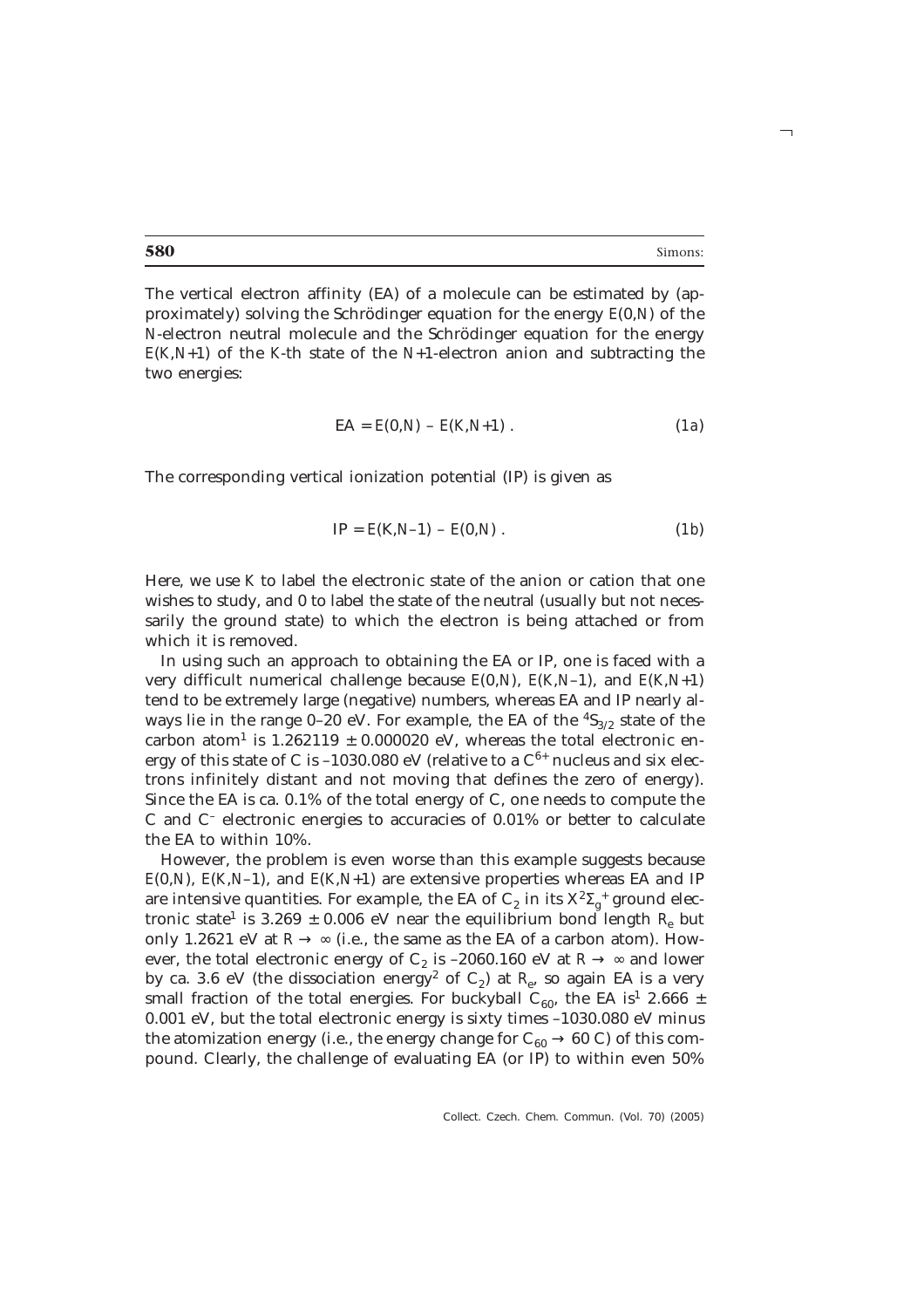becomes more and more difficult as the size (i.e., number of electrons) in the molecule grows, and it becomes impossible when the system of interest is an infinite solid, surface, or polymer. This same kind of difficulty (i.e., calculating an intensive quantity as the difference between two extensive energies) plagues the computation of EAs and of IPs, bond energies, and electronic excitation energies.

The problems discussed in the preceding paragraph do not disappear if one uses a computer with higher numerical precision (i.e., a longer word length) or algorithms that compute the one- and two-electron integrals to more significant figures. No matter how precise the integrals and how long the floating point word length (as long as they are finite), the evaluation of intensive properties such as IPs, EAs, and excitation energies as differences between pairs of extensive total electronic energies is doomed to fail.

Of course, much progress can be made in computing EAs and IPs as differences between anion and neutral or cation and neutral total energies<sup>3</sup> because of large systematic cancellation in energy errors<sup>4</sup>. For example, the pair correlation energies of the two 1s electron pairs in  $C_2$  is quite large, but is very nearly the same as in  $C_2^-$ , so even a large per cent error made in computing these contributions to the total energy may not greatly affect the EA computed by subtracting  $E(K, N+1)$  from  $E(0, N)$ . Some of the earliest high quality *ab initio* calculations of EAs were carried out using wave function techniques<sup>5</sup> and calculating separate neutral and anion energies. Nevertheless, in the late 1960s and early 1970s, workers were motivated to develop methods that would allow intensive energy differences such as EAs, IPs and excitation energies (∆*E*) "directly" rather than as differences in two very large numbers. This point of view is what led to the development of so-called equations of motion (EOM) methods as well as Greens function methods $6$  and, more recently, response function approaches<sup>7</sup>. In all of these theories, one performs a derivation in which the two total energies (i.e., ion and neutral or ground and excited states) are subtracted analytically (rather than numerically) thereby achieving an analytical expression for the desired intensive energy difference. It is by thus dealing with equations that involve only intensive energies that one can overcome the problems detailed earlier.

Among the earliest practitioners of EOM methods in the chemistry community were McKoy<sup>8</sup> and his group at Cal Tech. They imported many ideas and mathematical tools from the nuclear physics literature9, where EOM theories had been used to study excited states of nuclei, and they focused their efforts on electronic excitation energies ∆*E*, not IPs or EAs. In the early 1970s, the author used the framework of EOM theory<sup>10</sup> as expressed by the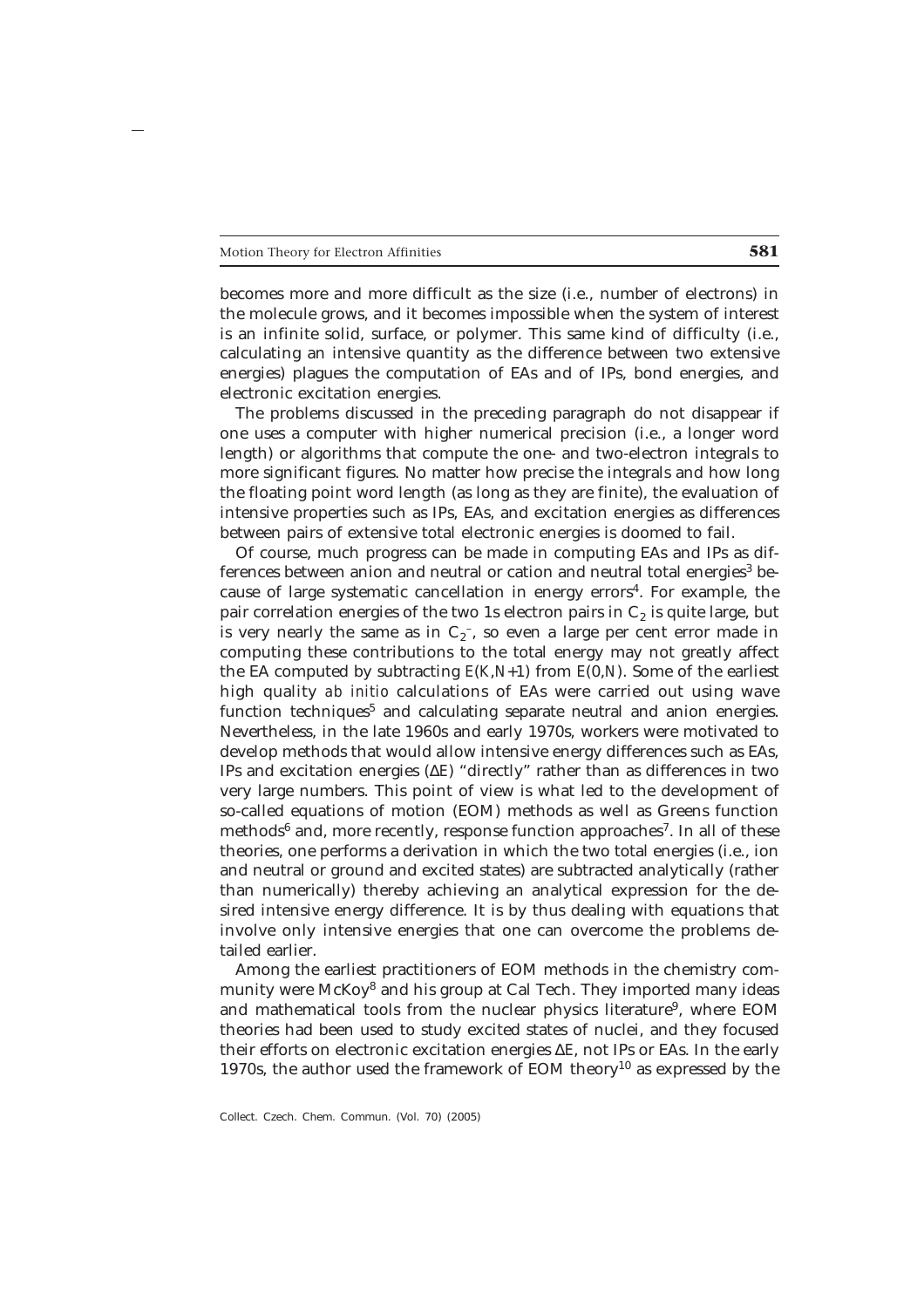McKoy group to develop a systematic (i.e., order-by-order in the Møller– Plesset perturbation theory sense) approach for directly computing molecular EAs and IPs as eigenvalues of the EOM working equations. It is this development and its subsequent improvement and extensions<sup>11</sup> by our group and others that we now describe.

#### **BASICS OF EOM THEORY**

#### *The EA Equations of Motion*

The fundamental working equations of any EOM theory can be derived by writing the Schrödinger equations for the neutral and anion (or neutral and cation or ground and excited) states of interest and subtracting the two equations as a first step toward obtaining a single equation that will yield the EA or IP or ∆*E*. That is, the EOM theory produces the intensive energy difference directly as an eigenvalue of the working equation. As above, we use |0,*N*〉 to denote the 0-th electronic state of the *N*-electron neutral and |*K*,*N*+1〉 to denote the *K*-th state of the *N*+1-electron anion and write the two Schrödinger equations as

$$
H |0,N\rangle = E(0,N) |0,N\rangle \qquad (2a)
$$

$$
H | K, N+1 \rangle = E(K, N+1) | K, N+1 \rangle. \qquad (2b)
$$

Because  $|0,N\rangle$  and  $|K,N+1\rangle$  contain different numbers of electrons, it is convenient in developing EOM theories of EAs to express the electron Hamiltonian  $H$  in second-quantized form<sup>12</sup>:

$$
H = \sum_{i,j} h(i,j) \ \ i^+ j + 1/2 \ \sum_{i,j,k,l} \langle i,j \mid k,l \rangle \ \ i^+ j^+ l k \,, \tag{3}
$$

where *h*(*i*,*j*) represents a matrix element of the one-electron operators (i.e., kinetic energy, electron-nuclear Coulomb attraction, etc.) within the orthonormal molecular spin-orbital basis {φ*<sup>j</sup>* }, 〈*i*,*j* | *k*,*l*〉 is a matrix element of the two-electron operators (i.e., electron–electron repulsion), and the set of Fermion creation operators {*i* +} create an electron in the {φ*<sup>i</sup>* } spin-orbitals, whereas the {*i*} operators destroy such an electron. Writing *H* in such a form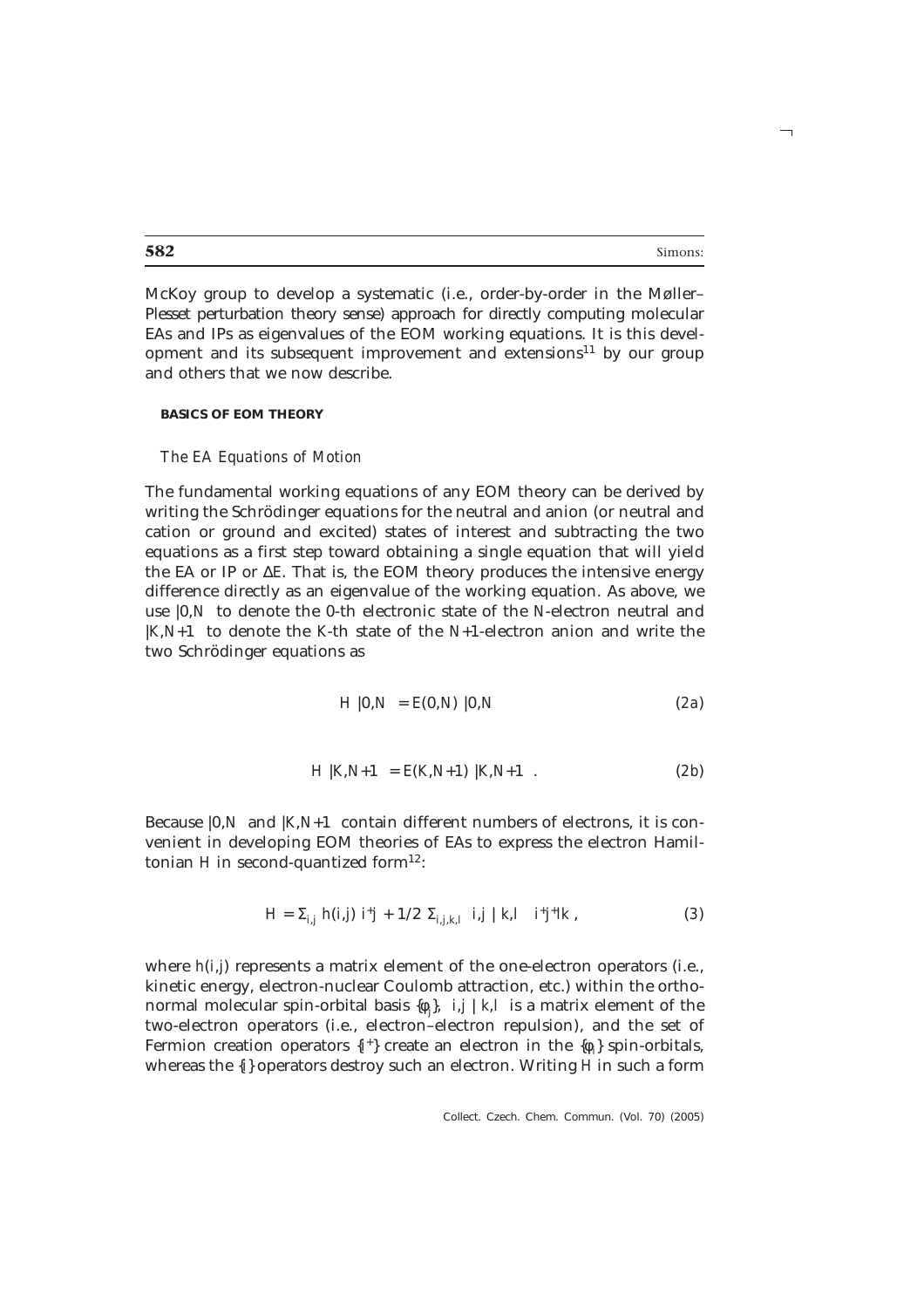allows us to use the same *H* in Eqs (*2a*) and (*2b*) even those these two Schrödinger equations relate to *N* and *N*+1 electrons, respectively.

The next step in developing an EOM equation is to assume that the anion state  $|K,N+1\rangle$  can be related to the neutral state  $|0,N\rangle$  through an operator *Q*+(*K*):

$$
|K,N+1\rangle = Q^+(K) |0,N\rangle \qquad (4)
$$

that maps the neutral molecule wave function into the desired anion wave function. For the EA case at hand, the operator  $Q^+(K)$  is usually written in terms of scalar coefficients  $t(K, I)$  multiplied by operators  $T^*(I)$ , also expressed in second-quantization language, each of which involves adding an electron

$$
Q^+(K) = \Sigma_I t(K,I) T^+(I) . \qquad (5)
$$

Manne showed<sup>13</sup> that a complete set of such  $T^*(l)$  operators consists of the union of sets of operators  $\{p^+\}$  that add an electron to a spin-orbital  $\phi_p$ , operators  $\{p^+q^+a\}$  that add an electron to  $\phi_p$  and excite another electron from  $\phi_a$  to  $\phi_q$ , operators  $\{p^+q^+r^+ab\}$  that add an electron to  $\phi_p$  excite an electron from  $\phi_q$ to φ<sup>*r*</sup> and excite another electron from φ<sub>*b*</sub> to φ<sub>*q*</sub> as well as higher-level electron addition and excitation operators up to the highest-level operators that add an electron and induce *N* excitations. In labeling these operators, the indices *a*, *b*, *c*, *d*, etc. are used to denote spin-orbitals occupied in a so-called reference Slater determinant within  $|0,N\rangle$  and p, q, r, s, etc. are used to denote unoccupied (i.e., virtual) spin-orbitals. The reference determinant, which is what defines the concept of occupied and unoccupied spin-orbitals, is usually chosen to be the determinant  $|0\rangle$  within the neutralmolecule wave function

$$
|0,N\rangle = \Sigma_{J=0,M} C(0,J) |J\rangle \qquad (6)
$$

with the largest amplitude  $C(0,0)$ , but it has been shown<sup>13</sup> that  $|0\rangle$  can actually be taken to be any determinant within  $|0,N\rangle$  that possesses non-zero amplitude. Later we will deal with how one determines the *C*(0,*J*) amplitudes in the wave function  $|0,N\rangle$ ; for now, suffice it to say these amplitudes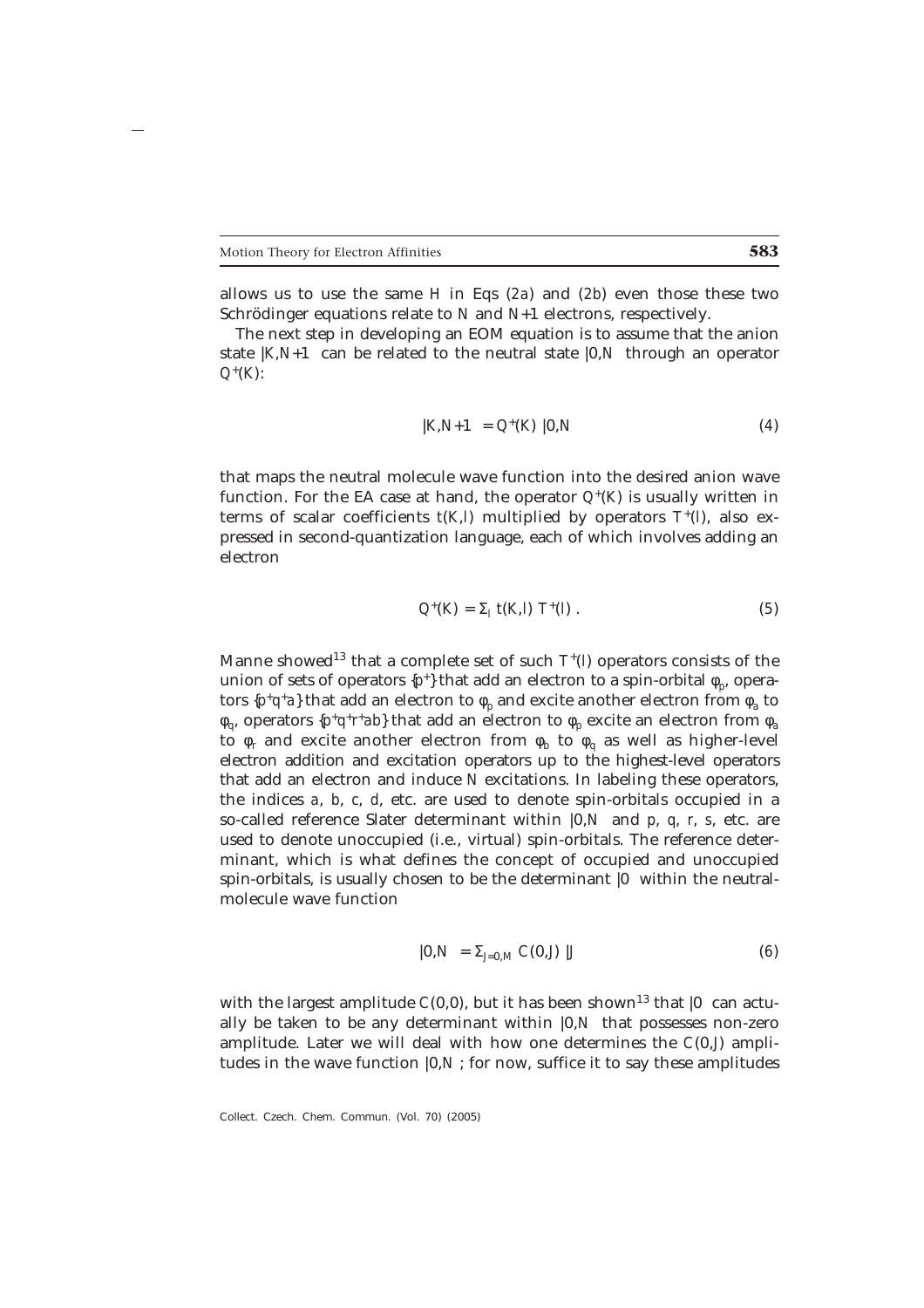can, for example, be taken from Møller–Plesset (MP) perturbation theory, from multiconfiguration self-consistent field (MC-SCF) theory, from configuration interaction (CI) theory or from coupled-cluster (CC) theory.

Using Eq. (*4*) in Eqs (*2*) and subtracting Eq. (*2a*) from (*2b*) gives a single equation whose eigenvalue gives the desired EA:

$$
(H Q^+(K) - Q^+(K) H) |0,N\rangle = (E(K,N+1) - E(0,N)) Q^+(K) |0,N\rangle \qquad (7a)
$$

or, in terms of the commutator [*H*,*Q*+(*K*)]

$$
[H, Q^+(K)] |0,N\rangle = E Q^+(K) |0,N\rangle , \qquad (7b)
$$

where the eigenvalue  $E$  is the negative of the EA. The key point is that one now has a single equation to be solved that produces the intensive EA as its eigenvalue. This equation appears to be of the conventional eigenvalueeigenfunction form, but it is somewhat different because the operator that acts on the eigenfunction  $Q^+(K)$  |0,*N* $\rangle$  is not the Hamiltonian but a commutator involving the Hamiltonian. The fact that the commutator appears is what allows the eigenvalue to be an intensive energy difference.

To progress further toward practical implementation, specific choices must be made for how one is going to approximate the neutral-molecule wave function  $|0,N\rangle$  and at what level one is going to truncate the expansion of the operator  $Q^*(K)$  given in Eq. (5). It is also conventional to reduce Eq. (*7*) to a matrix eigenvalue equation by projecting this equation onto an appropriately chosen space of *N*+1-electron functions. Let us first deal with the latter issue.

Once the number of  $T^{\dagger}(l)$  operators used to construct  $Q^{\dagger}(K)$  has been chosen (we discuss this choice later), the total number  $f<sup>max</sup>$  of  $t(K, I)$  amplitudes has been determined. Multiplying Eq. (*7*) on the left by the adjoint *T*(*j*) of any one of the *T*<sup>+</sup> operators, and then projecting the resultant equation against  $(0, N)$  gives one form of the working EOM EA equations:

$$
\Sigma_I \langle 0,N | T(j) [H,T^*(l)] | 0,N \rangle t(K,l) = E \Sigma_I \langle 0,N | T(j)T^*(l) | 0,N \rangle t(K,l).
$$
 (8)

To make use of this equation, the  $\langle 0, N | T(j) [H, T^*(l)] | 0, N \rangle$  and  $\langle 0, N | T(j) T^*(l) | 0, N \rangle$ matrices of dimension  $l^{\max}\times l^{\max}$  must first be evaluated in terms of one- and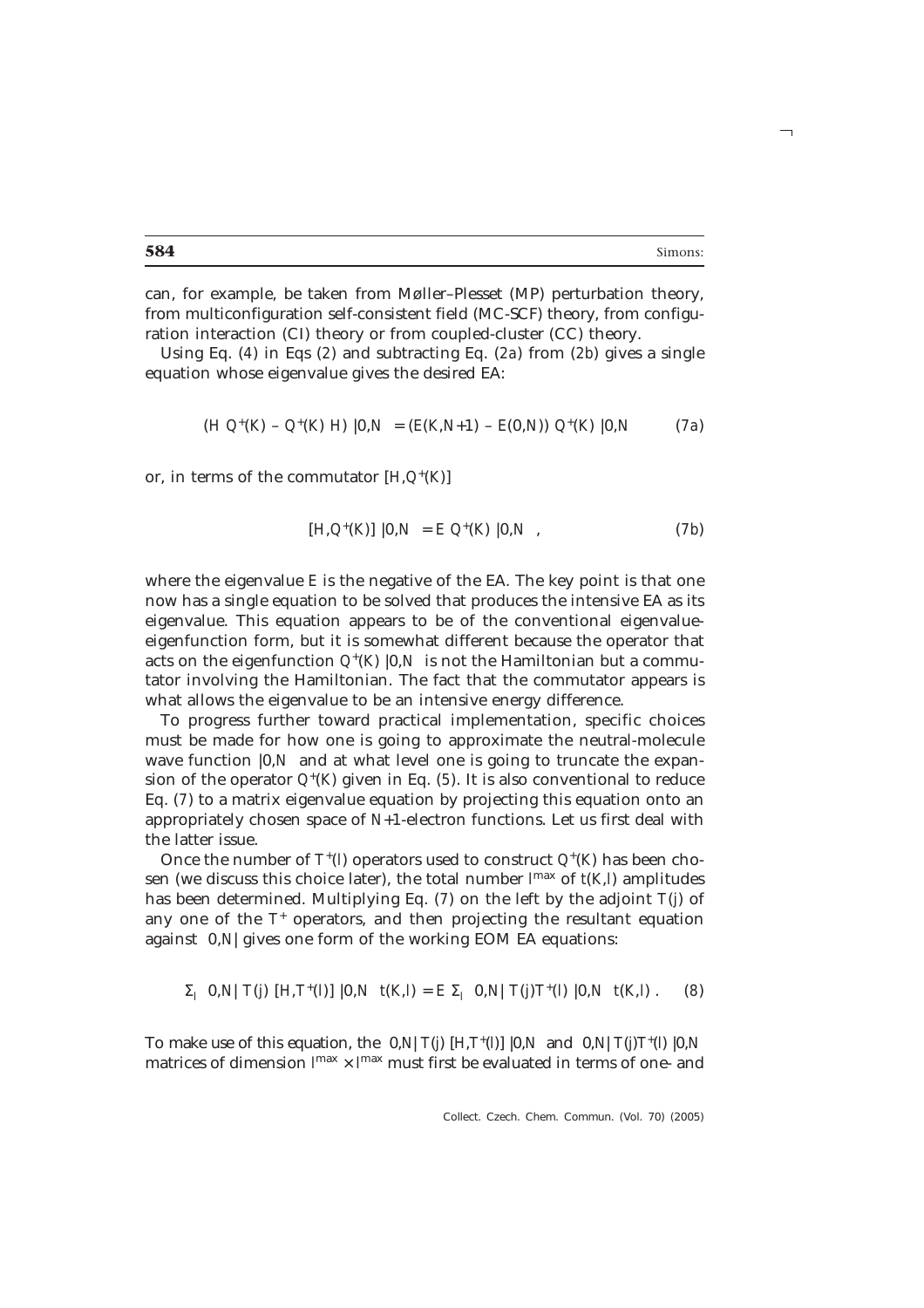two-electron integrals (appearing in *H*) and one-, two-, and higher-body density matrices (depending upon the level at which the  $\{T^*(l)\}$  operator expansion is truncated). Subsequently, the EA values (i.e., EAs for the various anion states, *K*, relative to the  $|0,N\rangle$  state of the neutral) are computed as minus the eigenvalues *E* of Eq. (*8*).

### *The Analogous Equations of Motion for Ionization Potentials*

It is useful to explore how this same framework has been used to compute molecular ionization potentials (IPs). It is fairly straightforward to show that an equation analogous to Eq. (*7*) but reading

$$
\langle 0,N \rangle \left( H \ Q^{+}(K) - Q^{+}(K) \ H \right) = \left( E(0,N) - E(K,N-1) \right) \langle 0,N \rangle \ Q^{+}(K) \tag{9}
$$

is valid if the operators  $\{Q^+(K)\}$  are as given in Eq. (5) but with the  $\{T^*(l)\}$  defined to include operators of the form  $\{a^+, a^+ b^+, p, a^+ b^+, c^+, q, r, \text{etc.}\}$ . Of course, in Eq. (9), the operators within  $Q^+(K)$  act to the left on  $(0,N]$  to generate cationic states. As a result, neutral-cation energy differences appear in Eq. (*9*) and thus this offers a route to computing IPs. Multiplying this equation on the right by any one of the *T*(*j*) operators and then projecting against |0,*N*〉 gives

$$
\Sigma_I \langle 0,N | [H, T^*(I)] \ T(j) | 0,N \rangle \ t(K,I) = E \ \Sigma_I \langle 0,N | \ T^*(I) \ T(j) | 0,N \rangle \ t(K,I) \ (10)
$$

but now the eigenvalues *E* denote values of (*E*(0,*N*) – *E*(*K*,*N*–1)), which are the negatives of the IPs.

Thus far, we see that EOMs can be written that allow EAs or IPs to be computed. The fundamental constructs within these equations are as follows:

*1*. for the EA case, matrix elements  $(0,N)$   $T(j)$   $[H, T^*(l)]$   $[0,N)$  involving the commutator of *H* with the *T*<sup>+</sup>(*l*) operators then multiplied on the left by a *T*(*j*) operator, as well as an analogous overlap matrix element 〈0,*N*| *T*(*j*) *T*+(*l*) |0,*N*〉;

2. for the IP case, matrix elements  $(0,N)$  [*H*,*T*<sup>+</sup>(*l*)] *T*(*j*)  $(0,N)$  of the same commutator but with the *T*(*j*) operator on the right, as well as the corresponding overlap matrix element  $\langle 0, N | T^*(I)T(j) | 0, N \rangle$ ;

*3*. the neutral-molecule wave function |0,*N*〉 with respect to which the EA or IP is to be evaluated.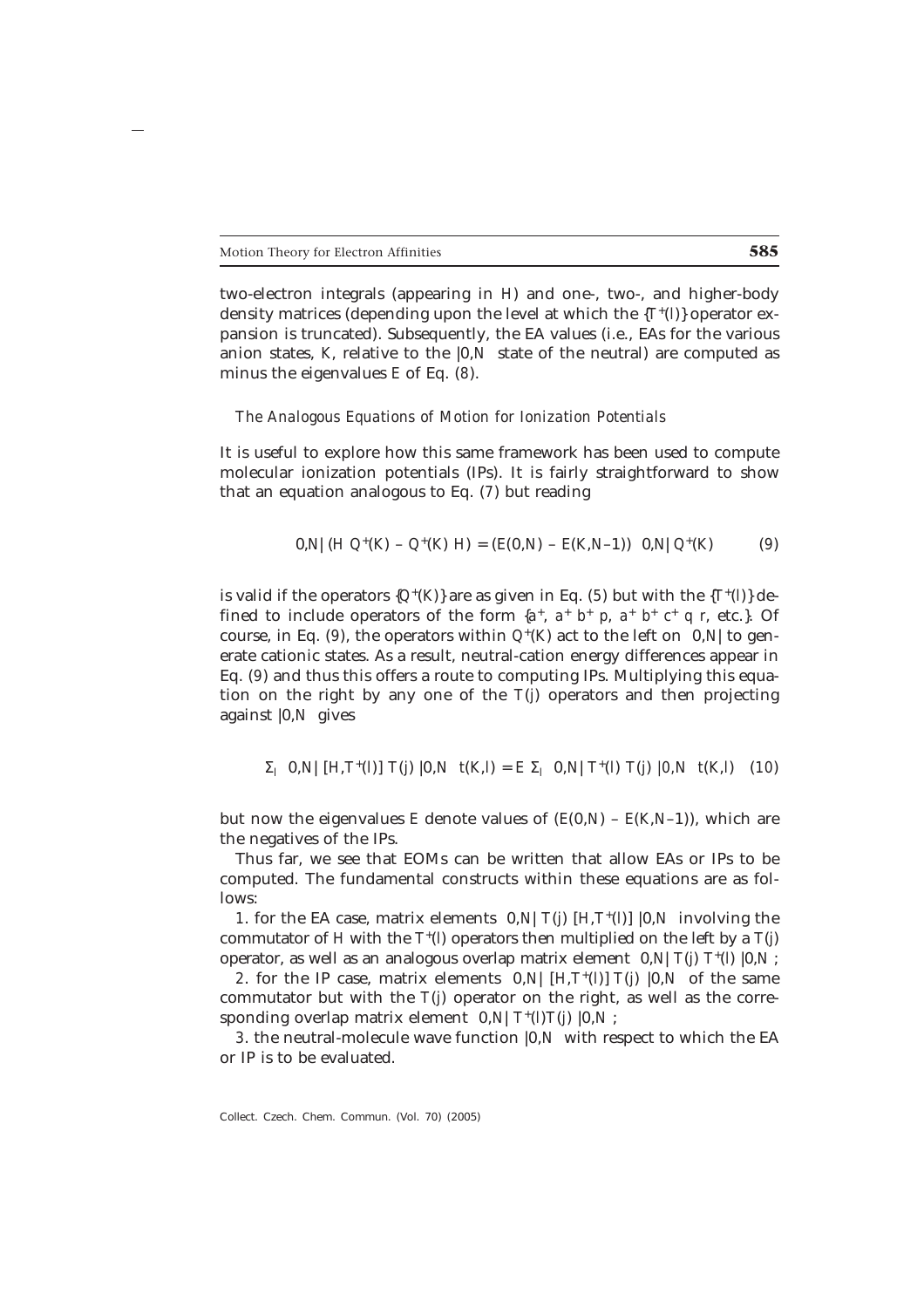#### *The Rank of the Operators*

It is now useful to analyze the density matrix elements<sup>14</sup> that enter into these equations. Each of the  $T^*(\hat{j})$  operators contains an odd number of creation or annihilation operators, and the Hamiltonian *H* contains two (i.e., *i*<sup>t</sup>*j*) or four (i.e., *i*<sup>+</sup>*j*<sup>+</sup>*lk*) such operators. It can be seen that the commutator  $[H, T^*(l)]$  does not contain four plus the number of creation or annihilation operators in  $T^*(l)$ , but two fewer operators. For example, the commutator [*i*<sup>+</sup>*j*<sup>+</sup>*lk*, *p*<sup>+</sup>*q*<sup>+</sup>*a*] does not yield any terms with four creation and three annihilation operators but only terms with three creation and two annihilation operators. We say that the act of forming the commutator (which is what causes the higher-order operators to cancel) gives rise to a reduction in the rank of the operators. As a result, both the operator products  $T(j)$   $[H, T^*(l)]$ and  $[H, T^*(h)$  *T*(*j*), which appear in the EA and IP equations of motion, respectively, contain terms only involving both creation and annihilation operators equal to the number of creation operators in  $T^*(l)$  plus one plus the number of creation operators in *T*(*j*). For example, if  $T^*(I) = p^+q^+a$  and *T*(*j*) = *b*+*rs*, then *T*(*j*) [*H*,*T*<sup>+</sup>(*l*)] and [*H*,*T*<sup>+</sup>(*l*)] *T*(*j*) will contain terms with no more than four creation and four annihilation operators. This means that the density matrices needed to from  $\langle 0, N | T(i) | H, T^*(i) | 0, N \rangle$  and  $\langle 0,N \rangle$  [*H*, *T*<sup>+</sup>(*l*)] *T*(*j*)  $|0,N\rangle$  will be, at most, fourth-order density matrices of the 〈0,*N*| ... |0,*N*〉 density.

#### *Equations of Lower Rank for Both EAs and IPs*

Indeed, in the early years of using EOM methods<sup>15</sup> to compute EAs and IPs, operator manifolds of the form  $\{T^*(l)\} = \{p^+; p^+q^+a, p^+q^+r^+b, a, \text{etc.}\}$  or  $\{T^*(l)\} =$  ${a^+, a^+ b^+, p, a^+ b^+ c^+, q, r, \text{ etc.}}$  were employed with MP approximations to  $|0, N\rangle$ (usually taken through first order) to form the kind of matrix elements appearing in Eqs (*8*) and (*10*) and to then evaluate EAs and IPs from their eigenvalues *E*. However, it became more common to use a combination of the EA and IP EOMs formed by adding Eqs (*8*) and (*10*), while expanding the  $\{T^*(l)\}$  operator manifold to include both those needed to evaluate EAs  ${p^+; p^+q^+a, p^+q^+r^+b a, \text{ etc.}}$  and those needed for the IPs  ${a^+, a^+b^+p, a^+b^+c^+q r, \text{ etc.}}$ etc.}, to simultaneously compute both such energy differences.

To understand why such a combination has proven beneficial, it suffices to examine the form and rank of the operators whose  $\langle 0, N \rangle$  ...  $|0, N \rangle$  matrix elements must be evaluated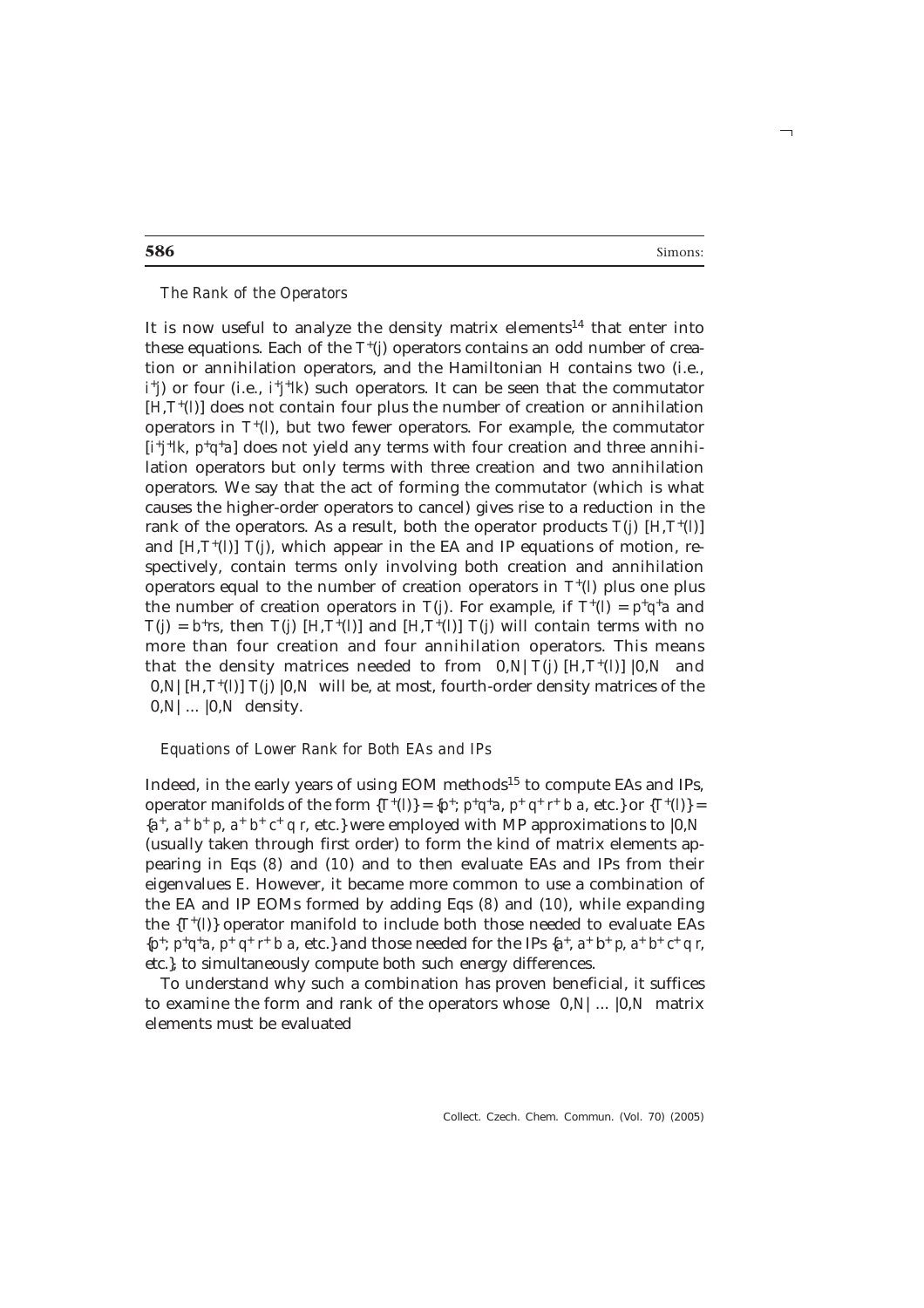$$
\Sigma_I \langle 0, N | [H, T^*(I)] \ T(j) + T(j) [H, T^*(I)] | 0, N \rangle \ t(K, I) =
$$
  
=  $E \Sigma_I \langle 0, N | T^*(I) \ T(j) + T(j) \ T^*(I) | 0, N \rangle \ t(K, I)$ . (11)

Recall that the *T*+(*j*) operators contain an odd number of creation or annihilation operators. Each of the products  $[H, T^*(I)]$   $T(j)$ ,  $T(j)$   $[H, T^*(I)]$ ,  $T^*(I)$   $T(j)$ , and  $T(j)$   $T^*(l)$  thus contain an even number of such operators. However, because of the fundamental anti-commutation properties of these operators

$$
i^+ j + j i^+ = \delta_{i,j} \tag{12a}
$$

$$
i j + j i = 0 \tag{12b}
$$

$$
i^+ j^+ + j^+ i^+ = 0 \tag{12c}
$$

it can easily be shown that the operator combinations  $T^*(I) T(j) + T(j) T^*(I)$ and  $[H, T^*(I) \mid T(j) + T(j) \mid H, T^*(I)]$  contain one fewer creation and one fewer annihilation operator than does either of the two terms in the sums. So, by combining the EA and IP EOMs, one effects an additional rank reduction in the operators appearing in the equations although the dimensions of the matrices one needs to construct are doubled (because the  $\{T^*(l)\}$  operator manifold is doubled) when both EA and IP operators were included. The rank reduction is important because it means that the density matrices that need to be evaluated to compute the  $(0,N]$  ...  $|0,N\rangle$  matrix elements are of lower rank in Eq. (*11*) than in either Eq. (*8*) or (*10*). As we said, it has become more common to use the combined EA and IP Eq. (*11*) because lower-order density matrices are required.

#### *Summary*

Thus far, we have shown how one can obtain eigenvalue equations, in which the energy eigenvalues correspond to the intensive EAs (or IPs), by postulating that the anion (or cation) wave function can be related to the neutral-molecule wave function through an operator. We have also shown how the EA and IP equations of motion can be combined to generate a combined EOM from which both EAs and IPs can be obtained. The advan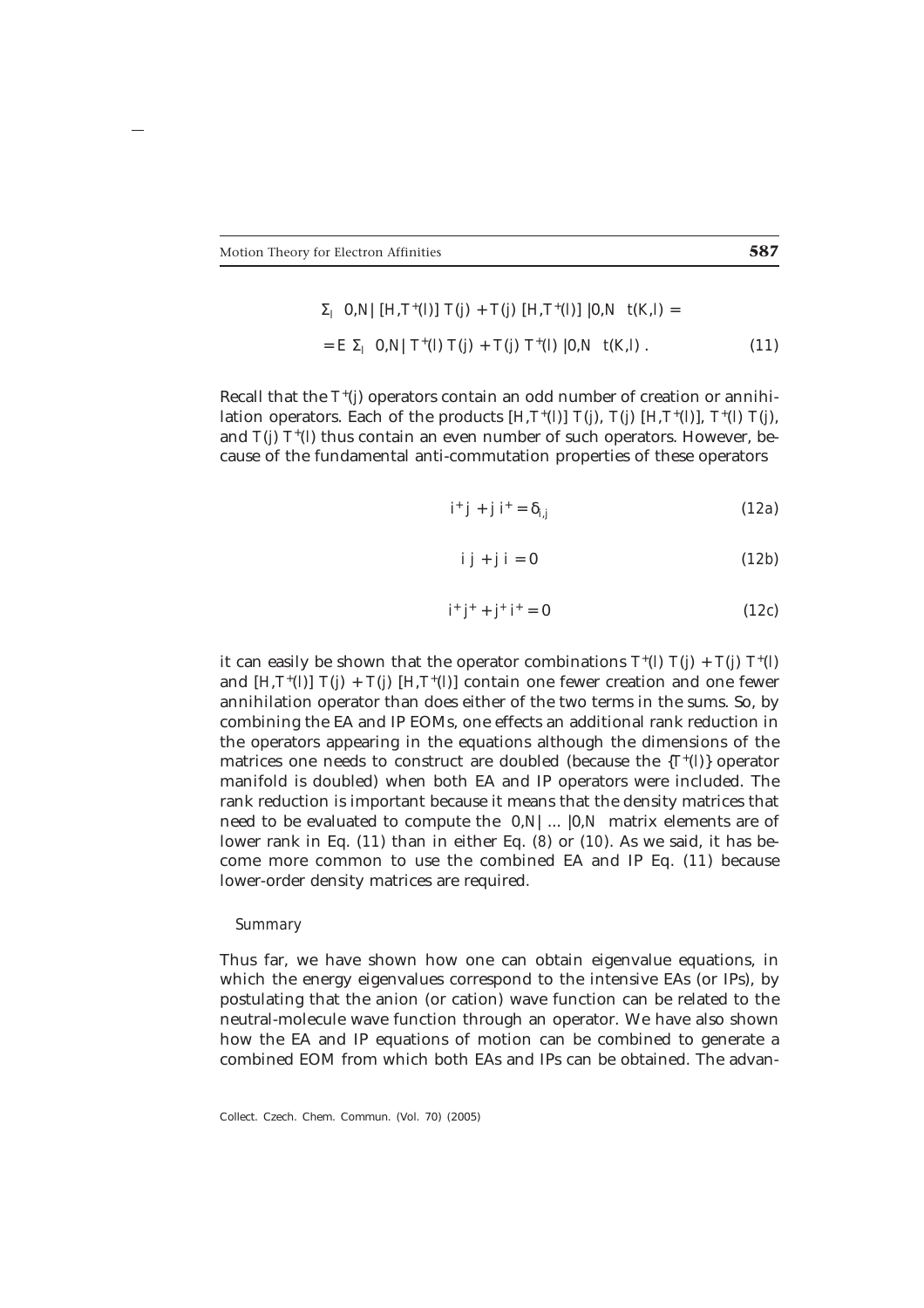tage to the latter approach is that the operators appearing in the resultant equations are of lower rank and thus lower-order density matrices must be evaluated to carry out the calculations. Let us now move on to address more specific embodiments of such EOM theories that result from different choices of the neutral-molecule wave function and of the operator connecting the neutral and anion wave functions.

#### **PRACTICAL IMPLEMENTATIONS OF EOM THEORIES FOR EAs AND IPs**

The basic ideas underlying any EOM method for computing EAs or IPs appear above. However, as discussed earlier, in any specific embodiment of such a method, one must commit to (i) a specific approximation to the neutral-molecule wave function |0,*N*〉, (ii) a specific choice of how large an operator manifold  $\{T^{\dagger}(l)\}$  to employ, and (iii) how to solve the resultant EOM equations for the eigenvalues *E* that then produce the EAs or IPs. In the following subsections, we describe the most commonly used choices for these three issues.

#### *The Møller–Plesset-Based Approximations*

In the earliest implementation of EOM approaches to EAs, the author's group<sup>10,15</sup> chose to represent the  $|0,N\rangle$  wave function in MP expansion

$$
|0,N\rangle = \psi^0 + \psi^1 + \psi^2 + \dots
$$
 (13)

with the single-determinant unrestricted Hartree–Fock (HF) function being ψ<sup>0</sup> and the corresponding neutral-molecule HF Hamiltonian being *H*0. This choice was made because there existed substantial evidence that EAs and IPs computed at the Koopmans' theorem level would not meet the desired 0.1 eV accuracy. The evidence on atoms and small molecules also showed that EAs and IPs computed using standard second-order MP theory were much more accurate but not sufficient to approach the 0.1 eV standard. For this reason, the author's group set their sites on the next reasonable level, that of third-order MP theory and by expanding  $|0,N\rangle$  in the MPn series, we were able to properly keep track of the orders of various contributions to the working equations.

The operator manifold  $\{T^{\dagger}(\ell)\}$  was taken to consist of  $\{p^{\dagger}; p^{\dagger}q^{\dagger}a\}$  and  $\{a^{\dagger}, a^{\dagger}b^{\dagger}p\}$ because this choice of operator manifold was shown to be capable of producing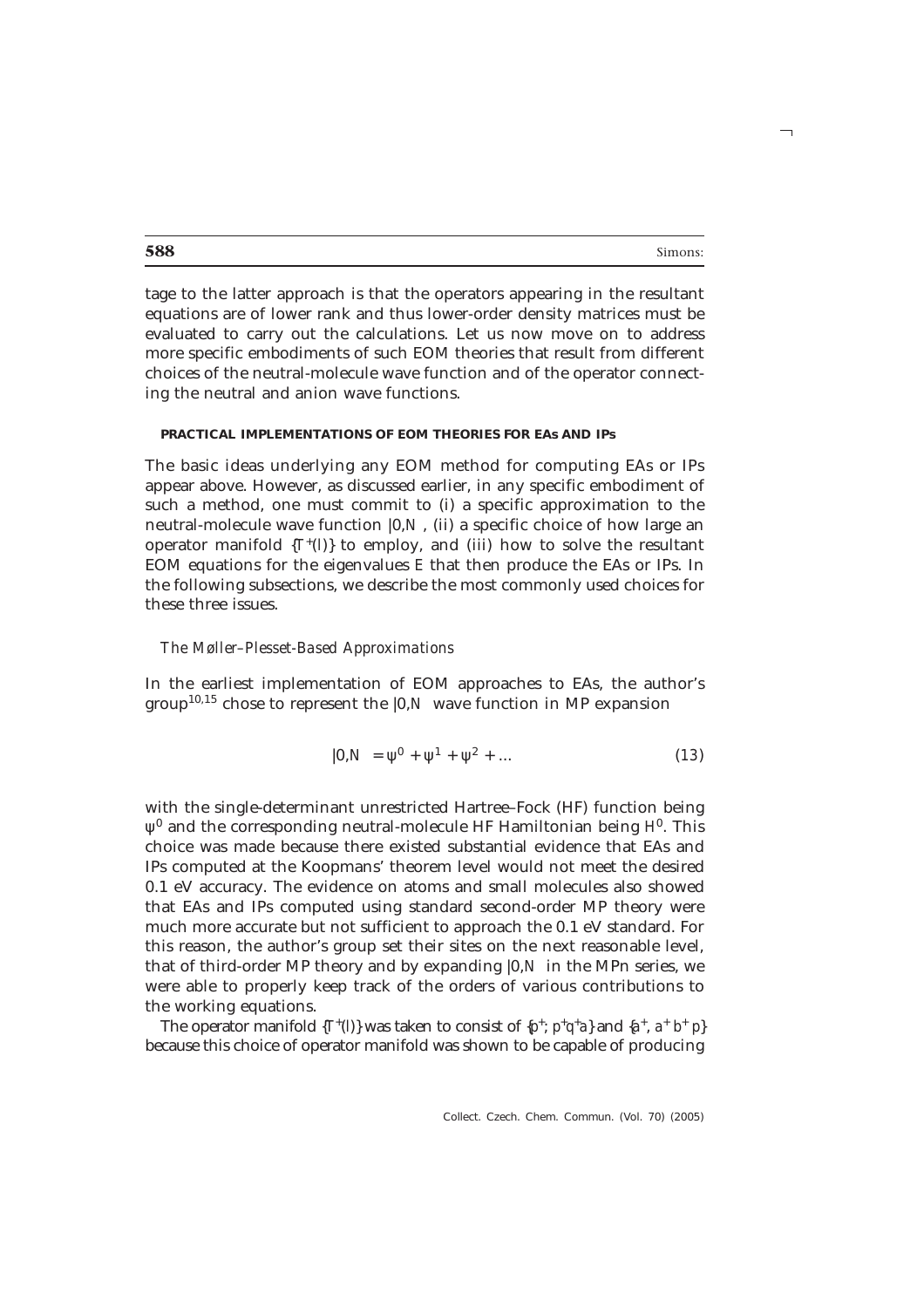EAs and IPs that were precise through third order $60$  in the MP perturbation, which is why this choice was made.

The resultant variant of Eq. (*11*) was not solved by finding the eigenvalues of this matrix eigenvalue equation whose dimension is the sum of the dimensions of the  $\overline{\{p^+; p^+q^+a\}}$  and  $\overline{\{a^+; a^+ b^+ p\}}$  operator manifolds. Rather, that large matrix eigenvalue problem was partitioned<sup>10</sup> using a primary subspace defined by the  $\{p^+, a^+\}$  operators and a secondary subspace defined by the  $\{p^+ q^+ a, a^+ b^+ p\}$  operators. This choice was made because the class of anion wave functions we wanted to study were those described, at the lowest level, by adding an electron to a virtual orbital of the neutral. The partitioned eigenvalue problem

$$
\sum_{j=a,p} H_{i,j}(E) \; X_j = E \; X_i \,, \tag{14}
$$

whose dimension is that of the  $\{p^+, a^+\}$  operator space was used to find the eigenvalues *E*. Of course, the act of partitioning the higher-dimension matrix eigenvalue problem does not change the values of *E* that represent solutions to the equations. That is, the same *E* values that fulfil the original equations are also solutions to the partitioned equations. However, once one introduces approximations designed to evaluate elements of the partitioned *Hi*,*<sup>j</sup>* (*E*) matrix to a chosen order in perturbation theory, this equivalence is lost. It is precisely by making such an order analysis (e.g., computing *Hi*,*<sup>j</sup>* (*E*) through second or third order) that EOM theories capable of evaluating EAs or IPs to a given order were obtained.

When the elements of the partitioned matrices were evaluated through second order in the MP series, the following expression was obtained for the matrix elements *Hi*,*<sup>j</sup>* :

$$
H_{i,j}(E) = \varepsilon_i \delta_{i,j} - \Sigma_{p,q,a} \langle i, a||p, q \rangle \langle p, q||j, a \rangle / (\varepsilon_p + \varepsilon_q - \varepsilon_a - E) +
$$
  
+ 
$$
\Sigma_{a,b,p} \langle i, p||a, b \rangle \langle a, b||j, p \rangle / (\varepsilon_a + \varepsilon_b - \varepsilon_p - E) .
$$
 (15)

Here, the  $\varepsilon_i$  denote the UHF spin-orbital energies of the neutral molecule and the  $\langle i, j \rangle | k, l \rangle$  denote differences in two-electron integrals  $(\langle i, j \rangle | k, l \rangle =$  $\langle i, j \rangle | k, l \rangle - \langle i, j \rangle | k, k \rangle$ ). Such expressions were obtained earlier by Reinhardt and Doll<sup>6n</sup> within the Greens function framework, but they had not extended their efforts to third or higher orders as the author's group was aiming for.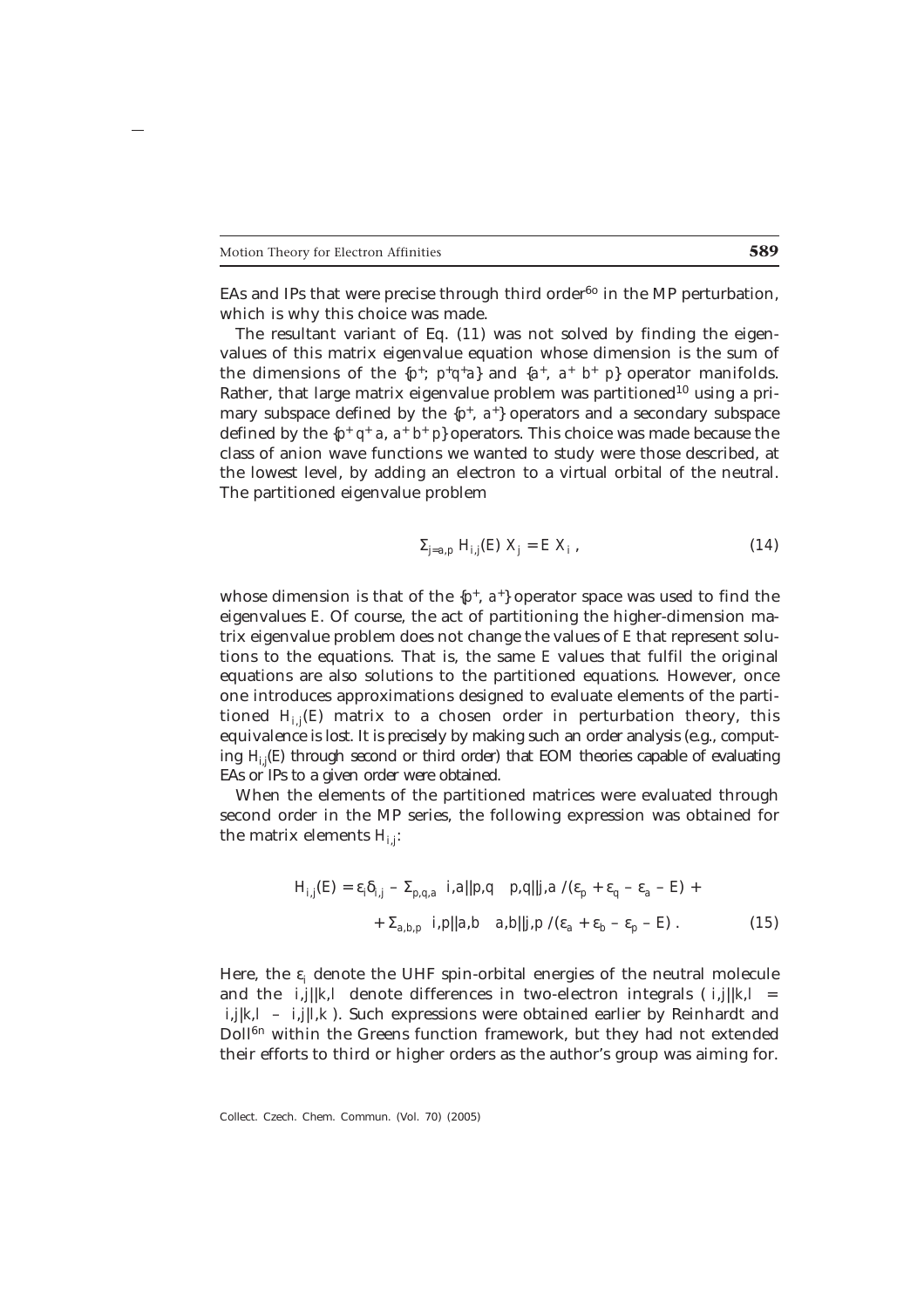The expression for  $H_{i,j}(E)$  valid through third order in the MP series is more complicated and is derived in lit.<sup>60,10</sup> where the partitioned matrix eigenvalue equation was written as follows:

$$
H(E) X = E X,
$$

where the elements of the *H* matrix are defined as follows:

$$
H_{i,j}(E) = A_{i,j} + \sum_{\alpha_{<\beta,m}} [B_{i,\alpha_m\beta} B^*_{j,\alpha_m\beta}] / [E_{\alpha\beta}^m + E] -
$$
  

$$
- \sum_{N+1 < n,\alpha} [B_{i,n} \alpha_{N+1} B^*_{j,n} \alpha_{N+1}] / [E_{\alpha}^{N+1} - E] - \sum_{N+1 < m < n,\alpha} [B_{i,n} \alpha_m B^*_{j,n} \alpha_m] / [E_{\alpha}^{mn} - E].
$$

In turn, the elements of the *A* and *B* matrices are shown below:

$$
B_{i,\alpha_{m}\beta} = -\langle im|\alpha\beta\rangle - 1/2 \Sigma_{p,q} \langle im|pq\rangle K_{(\alpha\beta)}^{\qquad (pq)} +
$$
  
+  $\Sigma_{\gamma,p}[\langle i\gamma|p\alpha\rangle K_{(\beta\gamma)}^{\qquad (mp)} - \langle i\gamma|p\beta\rangle K_{(\alpha\gamma)}^{\qquad (mp)}]$   

$$
B_{i,\alpha_{m}} = -\langle i\alpha|mn\rangle - 1/2 \Sigma_{\gamma,\delta} \langle i\alpha|\gamma\delta\rangle K_{(\delta\gamma)}^{\qquad (mn)} +
$$
  
+  $\Sigma_{\gamma,p}[\langle i\beta|\gamma n\rangle K_{(\alpha\gamma)}^{\qquad (mp)} - \langle i\beta|\gamma m\rangle K_{(\alpha\gamma)}^{\qquad (np)}]$   

$$
A_{i,j} = \delta_{i,j} \epsilon_{i} + \Sigma_{k,l} \langle i\kappa|j\hat{l}\rangle F_{kl}
$$

to which one adds the following *E*-independent terms

$$
\delta A_{i,j} = \sum_{\delta,\beta,\,p,\,m,\,n} \langle jp||i\delta\rangle \langle \delta\beta||mn\rangle \langle mn||p\beta\rangle / [(\varepsilon_{\delta} - \varepsilon_{p})(\varepsilon_{\delta} + \varepsilon_{\beta} - \varepsilon_{m} - \varepsilon_{n})] +
$$
  
+ 
$$
\sum_{\delta,\beta,\,p,\,m,\,n} \langle j\delta||ip\rangle \langle p\beta||mn\rangle \langle mn||\delta\beta\rangle / [(\varepsilon_{\delta} - \varepsilon_{p})(\varepsilon_{\delta} + \varepsilon_{\beta} - \varepsilon_{m} - \varepsilon_{n})] +
$$
  
+ 
$$
\sum_{\delta,\alpha,\,\beta,\,p,\,n} \langle jp||i\delta\rangle \langle \delta n||\beta\alpha\rangle \langle \alpha\beta||pn\rangle / [(\varepsilon_{\delta} - \varepsilon_{p})(\varepsilon_{\alpha} + \varepsilon_{\beta} - \varepsilon_{p} - \varepsilon_{n})] +
$$
  
+ 
$$
\sum_{\delta,\alpha,\,\beta,\,p,\,n} \langle j\delta||ip\rangle \langle \delta n||\beta\alpha\rangle \langle \alpha\beta||pn\rangle / [(\varepsilon_{\delta} - \varepsilon_{p})(\varepsilon_{\alpha} + \varepsilon_{\beta} - \varepsilon_{p} - \varepsilon_{n})].
$$

The energy denominators appearing in the *Hij* matrix elements are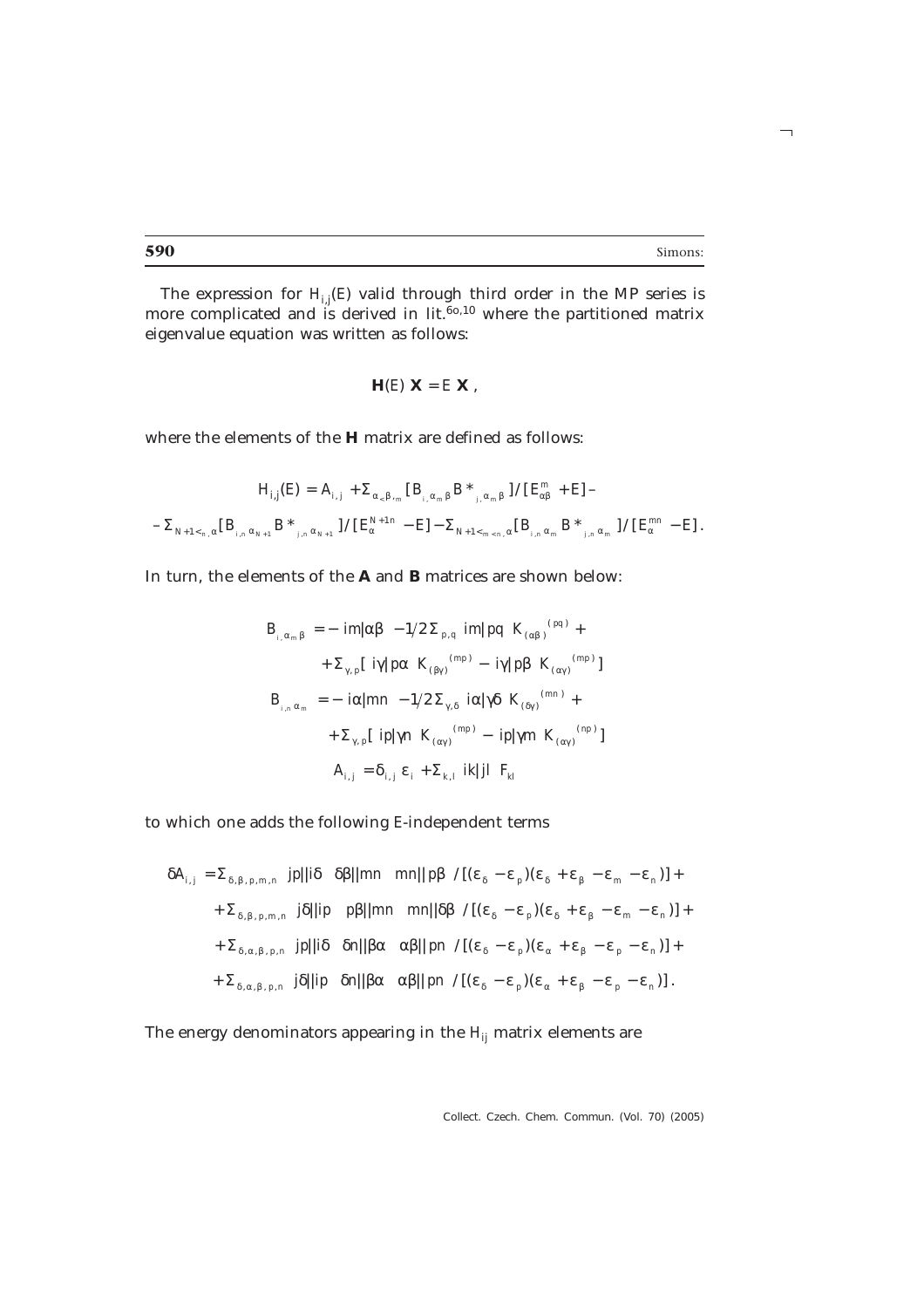$$
E_{\alpha}^{mn} = \varepsilon_m + \varepsilon_n - \varepsilon_{\alpha} - \langle \alpha m | \alpha m \rangle - \langle \alpha n | \alpha n \rangle + \langle m n | m n \rangle
$$
  

$$
E_{\delta \gamma}^p = \varepsilon_p + \varepsilon_{\delta} - \varepsilon_{\gamma} - \langle \delta p | \delta p \rangle - \langle \gamma p | \gamma p \rangle + \langle \delta \gamma | \delta \gamma \rangle.
$$

Finally, the *F* quantities appearing above are given as

$$
F_{kl} = \sum_{\alpha < \beta, p} \left[ \, K_{\alpha\beta} \, P^{k} \, K_{\alpha\beta} \, P^{l} + K_{\alpha\beta} \, {}^{kp} \, K_{\alpha\beta} \, {}^{lp} \, \right] - \sum_{p < q, \alpha} \left[ \, K_{\alpha l} \, {}^{pq} \, K_{\alpha k} \, {}^{pq} \, + K_{l\alpha} \, {}^{pq} \, K_{k\alpha} \, {}^{pq} \, \right] \, ,
$$

where

$$
K_{\alpha\beta}^{(\rho q)} = K_{\alpha\beta}^{pq} - K_{\alpha\beta}^{qp}
$$
  

$$
K_{(\alpha\beta)}^{pq} = K_{\alpha\beta}^{pq} - K_{\beta\alpha}^{pq}
$$
  

$$
K_{(\alpha\beta)}^{(\rho q)} = K_{\alpha\beta}^{pq} - K_{\alpha\beta}^{qp} - K_{\beta\alpha}^{pq} + K_{\beta\alpha}^{qp}
$$

and the latter quantities are the MP expansion coefficients of the first-order wave function:

$$
K_{\alpha\beta}^{mn} = \langle mn|\alpha\beta\rangle / (\varepsilon_{\alpha} + \varepsilon_{\beta} - \varepsilon_{m} - \varepsilon_{n}).
$$

Although more complicated than their second-order counterparts, the basic structure of the above expressions for *Hi*,*<sup>j</sup>* (*E*) are the same as those in second order.

These third-order equations have been used in many applications in which molecular EAs have been computed for a wide variety of species as illustrated in lit.15. Clearly, all of the quantities needed to form the second- or third-order EOM matrix elements  $H_{i,k}$  are ultimately expressed in terms of the orbital energies  $\{\varepsilon_k\}$  and two-electron integrals  $\langle j, k | l, h \rangle$  evaluated in the basis of the neutral molecule's HF orbitals that form the starting point of the MP theory. However, as with most electronic structure theories, much effort was subsequently devoted to recasting the working EOM equations in a manner that involves the atomic-orbital (AO) two-electron integrals rather than the molecular-orbital based integrals. Because such technical matters of direct AO-driven calculations are outside the scope of this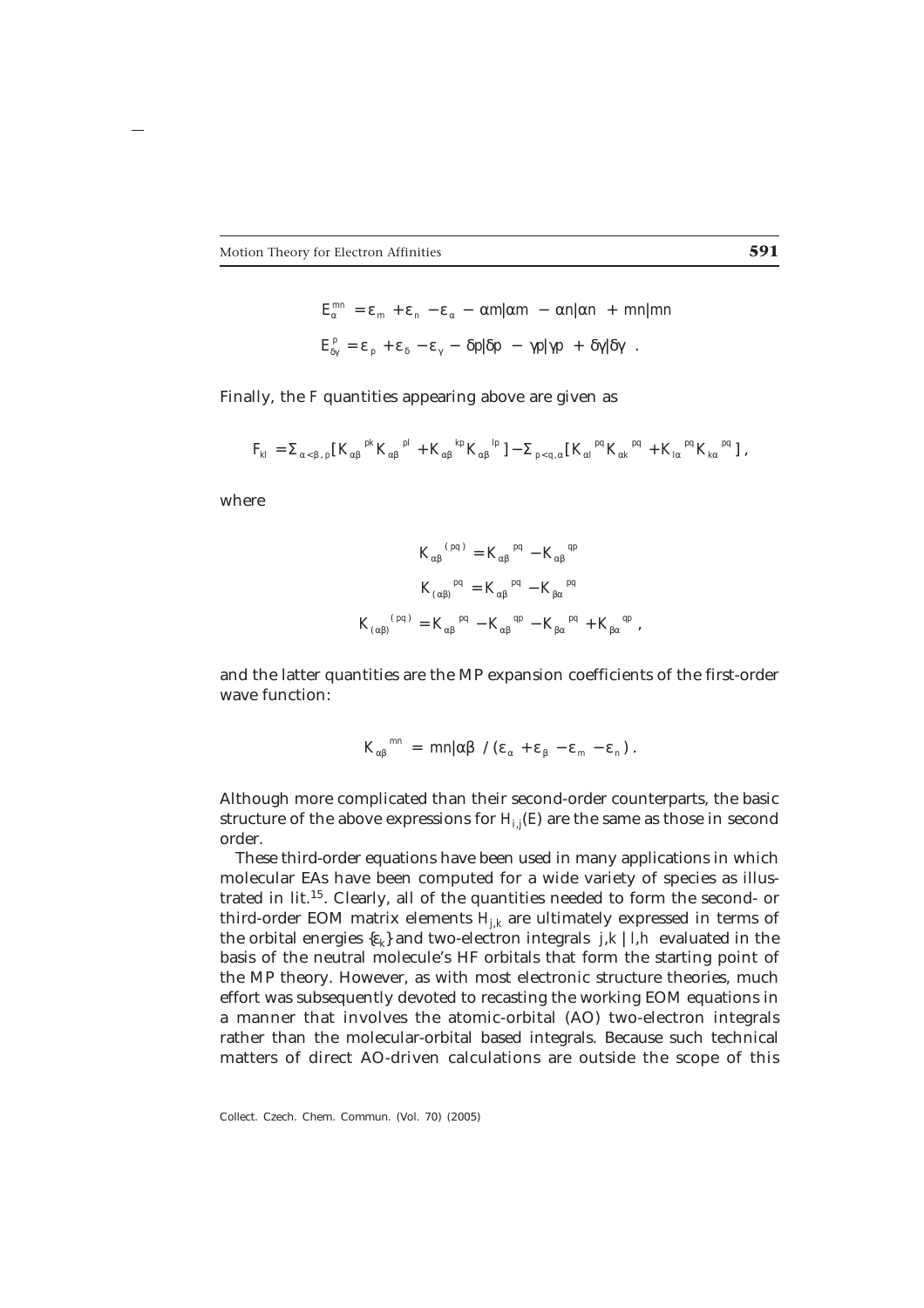work, we will not delve into them further here although we note that Oddershede<sup>16</sup> in collaboration with our group looked into how to express EOM-type calculations in the AO basis.

#### *Relationship to Greens Functions/Propagators*

It turns out that in the early 1970s when we were developing and implementing the EOM method for treating EAs and IPs, several groups had taken a different approach to the evaluation of atomic and molecular electronic energy differences using what were called Greens functions (GFs) or propagators. Linderberg and Öhrn pioneered $6p,6y$  the use of such methods in quantum chemistry, while Cederbaum and co-workers $6q, 6r, 6s$ , Reinhardt and Doll<sup>6n</sup>, Taylor, Yaris, and co-workers<sup>6t</sup> and Pickup and Goscinski<sup>6u</sup> were among the first to apply the methods to EAs and IPs using an *ab initio* approach. Purvis and Öhrn<sup>6v,6w</sup> soon thereafter expanded the range of the theory to include open-shell systems. These workers as well as Jørgensen and Oddershede<sup>6b</sup> and others<sup>4h,6c,6f,6g,6i,6j,6k</sup> developed MP-based GFs for evaluating electronic excitation energies but we will not discuss these developments further here because our emphasis is on IPs and EAs.

The GF EA and IP theories were derived from consideration of the following time-dependent matrix elements:

$$
G_{j,k}(t) = (1/i\hbar) \Theta(t) \langle 0, N] \exp(iH t/\hbar) j^+ \exp(-iH t/\hbar) k |0, N\rangle ++ (1/i\hbar) \Theta(-t) \langle 0, N] k \exp(iH t/\hbar) j^+ \exp(-iH t/\hbar) |0, N\rangle.
$$
 (16)

Here, Θ(*t*) is the Heaviside step function, which equals unity when *t* is positive and zero when *t* is negative, *j* <sup>+</sup> and *k* are the same creation and annihilation operators discussed earlier, and  $|0,N\rangle$  is the neutral-molecule reference wave function. Introducing complete sets of *N*–1 and *N*+1 electron Hamiltonian eigenfunctions into the first and second terms in Eq. (*16*), it is straightforward to see that one observes time dependences varying as exp (i[ $E(0,N)$  –  $E(K,N-1)$ ]*t*/h and exp (i[ $E(K,N+1)$  –  $E(0,N)$ ]*t*/h, respectively.

Taking the time derivative of Eq. (*16*), one obtains expressions involving commutators of the form  $[H, j^*]k$  and  $k[H, j^*]$  just as one finds in Eq. (11). By analyzing the resulting time-derivative equations, workers in this field were able to obtain equations that such  $G_{i,k}(t)$  matrix elements obey (n.b., these were called the equations of motion for these matrix elements). The workers named above were able to express the resulting equations in terms of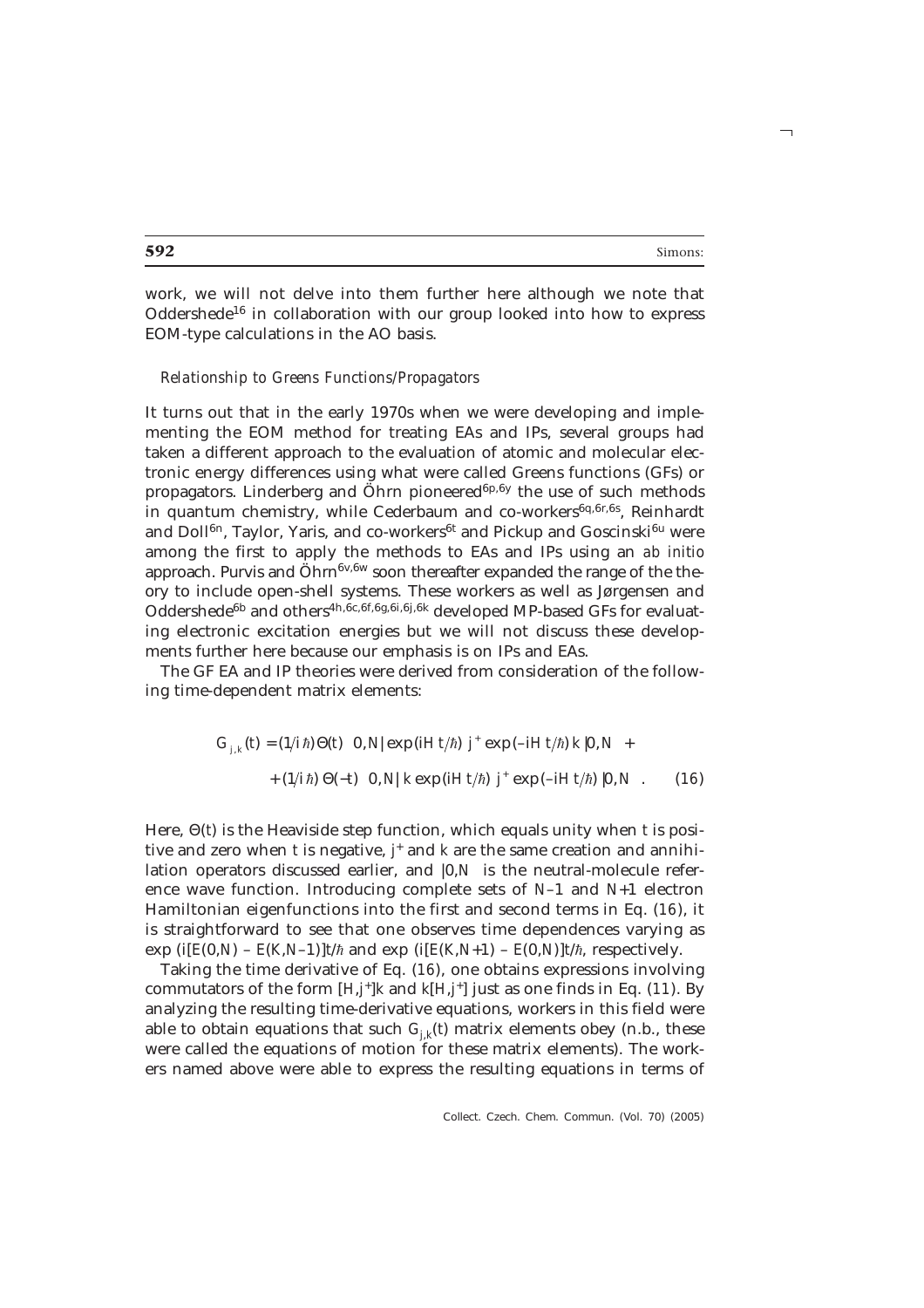one- and two-electron integrals and corresponding density matrices much as the author had done within the EOM framework. In fact, it turned out that the final working equations of the so-called one-electron GF or electron propagator defined in Eq. (*16*), when Fourier transformed from the time to the energy domain, were exactly the same as the EOM equations given above (i.e., Eq.  $(15)$  and those reproduced from lit.<sup>6o,10</sup>). However, only the Cederbaum group achieved the full third-order expressions within the GF framework analogous to what we achieved from the EOM point of view as reviewed above.

Especially in recent years, much of the work aimed at calculating EAs and IPs using these direct-calculation EOM and GF methods has been performed within the notation of GF and has been carried out by Ortiz group<sup>17</sup> as well as by the Cederbaum group. To further illustrate the impact that such advances have had within the quantum chemistry community, we note that the Ortiz group has implemented various (i.e., Møller–Plesset up to third-order and other) variants of these theories within the highly successful Gaussian<sup>18a</sup> suite of computer codes as a result of which many workers worldwide now employ EOM of GF-type methods to evaluate EAs and IPs. However, the extension of the working EOMs to higher than third order in the MPn series has not yet been made, at least not in a widely used framework. Instead, as we discuss later, alternative (i.e., nonperturbative) approximations to the function |0,*N*〉 have been used to extend the accuracy and range of applicability of EOM and GF methods.

## *The Natural Orbital or Extended Koopmans' Theorem Approach*

In the mid 1970s, Parr and co-workers $19$  and, independently, Smith and co-workers<sup>20</sup> proposed to use an equation such as Eq. (*10*) for computing IPs and they referred to these methods as natural-orbital or extended Koopmans' theorem theories. Subsequently, Andersen and the author<sup>21</sup> analyzed the working equations of this approach through second and third order in the MP series and noted differences between them and the GF and equivalent EOM theories computed through these same orders. Of course, based on the discussion of the next Section, these differences relate to the ranks of the operators appearing in the working equations and are not surprising. More recently, Cioslowski and co-workers<sup>22</sup> have shown that these extended Koopmans' theorem approaches indeed offer a very efficient and reasonably accurate route to computing IPs or EAs, so it is likely that these methods will continue to develop. One of the more attractive aspects of the extended Koopmans' approaches is that they have been shown<sup>23</sup> to be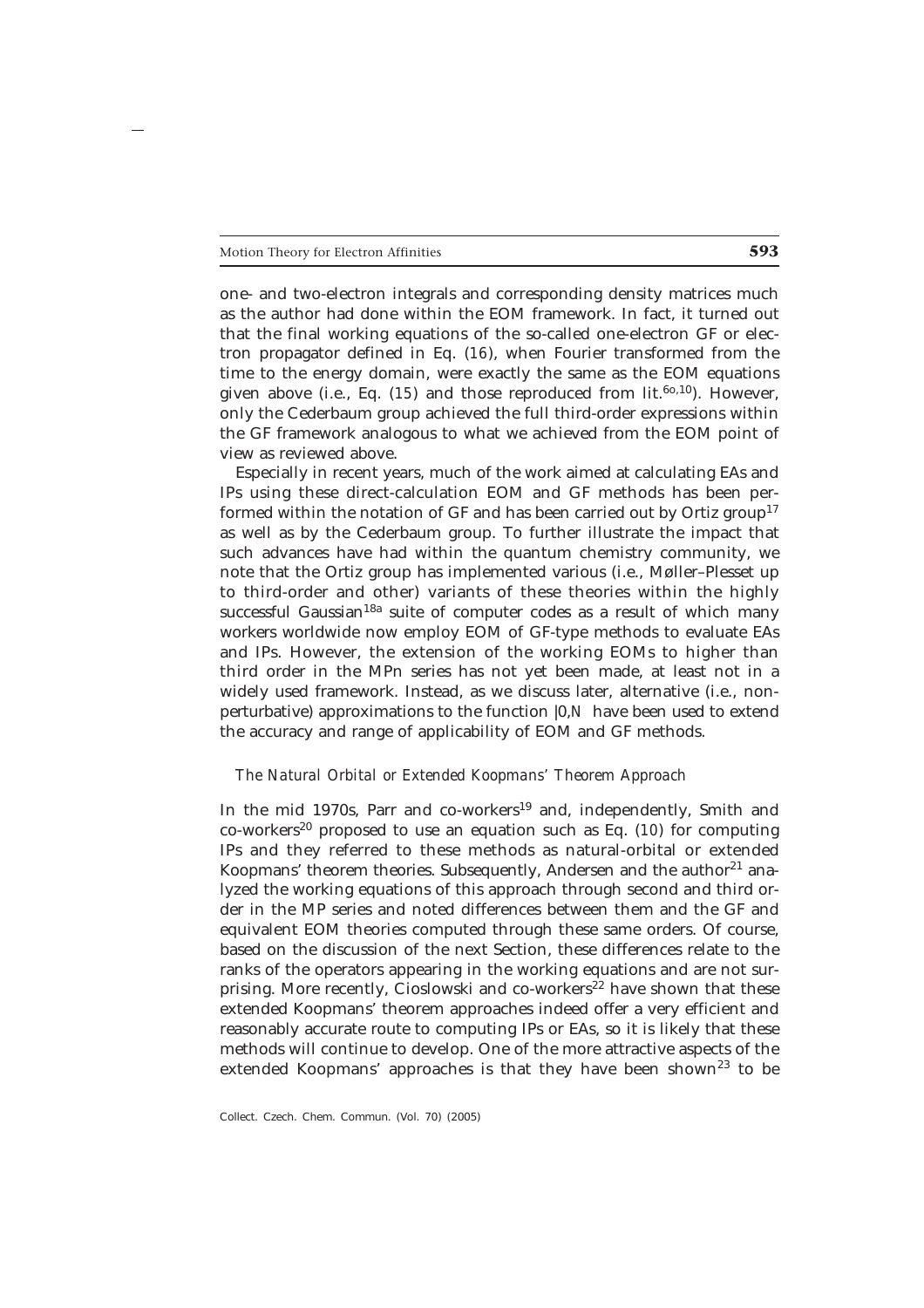capable, at least in principle, of giving the correct lowest ionization potential of a neutral molecule because they are capable of generating the proper asymptotic form for the electron density, which is known to vary as exp  $(-2(2 \text{ IP})^{1/2}r)$ .

#### *Multiconfiguration-Based Approximations*

Following on the proof by Manne<sup>13</sup> that the operator spaces  $\{T^{\dagger}(l)\} = \{p^{\dagger};$  $p^+q^+a$ ,  $p^+q^+r^+b$  *a*, etc.} and  $\{T^*(l)\} = \{a^+, a^+b^+, p a^+b^+c^+ q r,$  etc.} can be used (i.e., are capable of forming complete sets of ion states) even when no single determinant forms a dominant component of the neutral-molecule wave function  $|0,N\rangle$ , the author's group extended the combined EA and IP EOM theory to the case in which  $|0,N\rangle$  is of an arbitrary multiconfiguration self-consistent field (MC-SCF) form<sup>11g</sup> and the ionization operator manifold  ${T<sup>+</sup>(*l*)}$  included operators of the form  ${p<sup>+</sup>; p<sup>+</sup>q<sup>+</sup>a}$  and  ${a<sup>+</sup>, a<sup>+</sup> b<sup>+</sup> p}.$  The resultant working equations were written as in Eq. (14), with the  $H_{ik}$  matrix elements given in Eqs  $(18)$  of lit.<sup>11g</sup>, which we do not reproduce here because of their complexity. The primary additional difficulty involved in implementing these multiconfiguration-based equations is the fact that three-electron density matrices  $\langle 0,N \rangle$  *i*<sup>+</sup> *j*<sup>+</sup> *k*<sup>+</sup> *l h n*  $|0,N\rangle$  taken with respect to the MC-SCF wave function  $|0,N\rangle$  are involved. These density matrices arise when the commutators  $[H, p^+q^+a]$  and  $[H, a^+b^+p]$  are evaluated.

To date, not much use has been made of the MC-SCF-based EOM theories as developed in the author's group. Instead, the framework of timedependent response theory, which can treat essentially any kind of reference wave function |0,*N*〉 including the MC-SCF variety, has superseded the EOM-based developments for such cases. It is important to keep in mind, however, that both the EOM and response function theories involve formulating and solving sets of equations whose solution (i.e., the unknown energy) is an intensive energy and, as such, they are all members of the same family of methods.

#### *Coupled-Cluster-Based EOM*

Of course, the coupled-cluster framework that Prof. Paldus was a pioneer in developing24, has also been used as a basis for deriving equations of motion. The use of coupled-cluster (CC) wave functions within EOM theory for excitation energies, IPs, and EAs has been developed<sup>25,26</sup> upon slightly different lines than outlined in previous Section. The CC wave function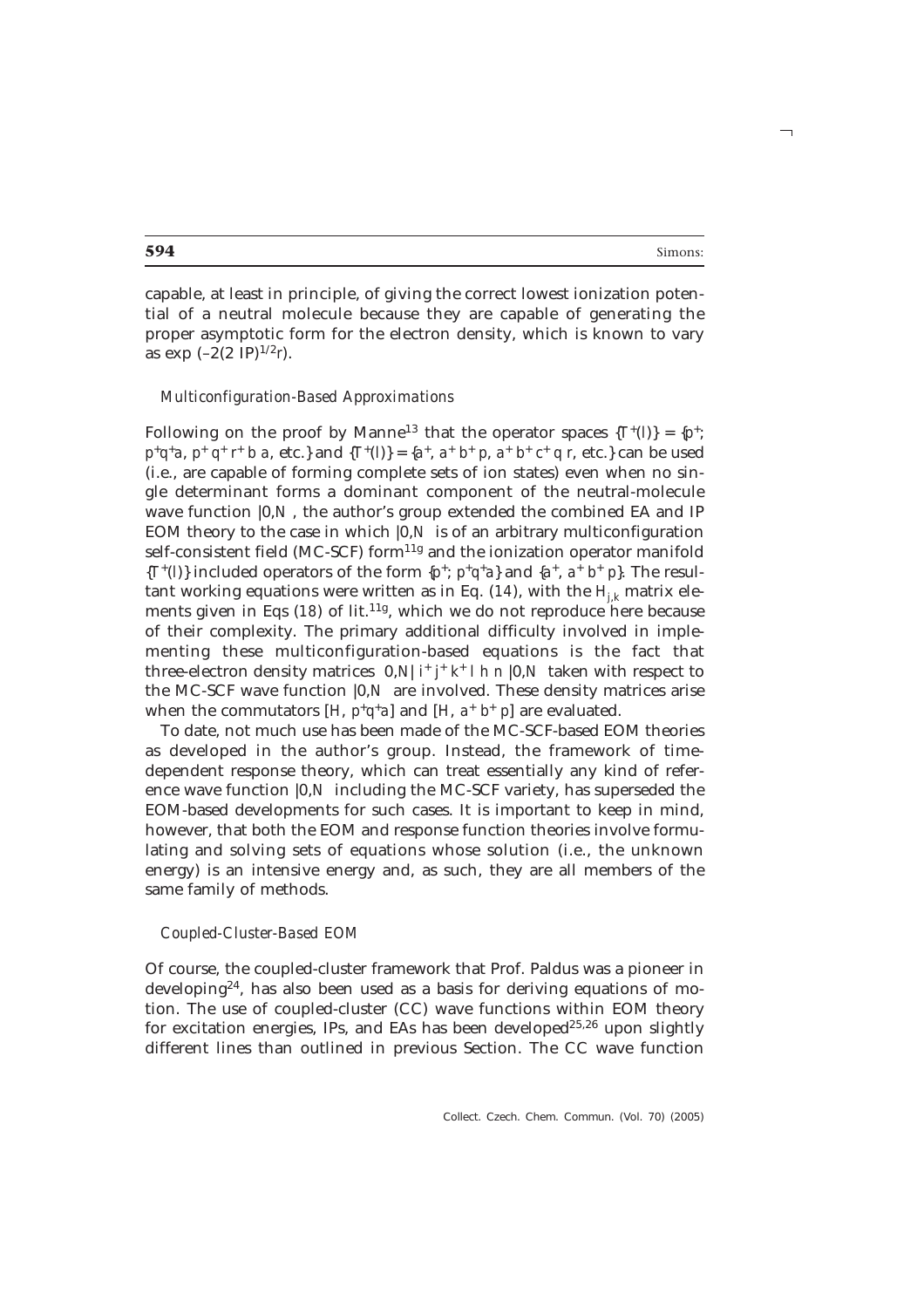$$
|0,N\rangle = \exp(T) |0\rangle.
$$
 (17)

The so-called cluster operator  $T$  is expressed in terms of spin-orbital excitation operators of the form  $\{T_1\} = \{p^+ \ a\}$ ,  $\{T_2\} = \{p^+ \ q^+ \ b \ a\}$ ,  $\{T_3\} = \{p^+ \ q^+ \ r^+ \ c \ b \ a\}$ , etc. with  $T_k$  relating to the excitation of  $k$  electrons from occupied spin-orbitals (*a*, *b*, *c*, etc.) to virtual spin-orbitals (*p*, *q*, *r*, etc.). Prior to forming any EA EOM, the neutral-molecule CC equations need to be solved for the amplitudes  $\{t_n\}$  that multiply the  $\{T_n\}$  operators to form the CC *T* operator. For completeness, let us briefly review how the conventional CC wave function evaluation is carried out.

ansatz for  $|0,N\rangle$  is written as usual in terms of an exponential operator act-

We recall the CC equations are formed by manipulating the Schrödinger equation

$$
H \exp(T) |0\rangle = E \exp(T) |0\rangle \tag{18}
$$

to read

$$
\exp(-T) H \exp(T) |0\rangle = E |0\rangle \tag{19}
$$

and subsequently projecting this equation against the set of functions  $\{\langle 0 | T_n^{\dagger} \} \rangle$ . Because the *T* operator contains only creation operators for unoccupied spin-orbitals and annihilation operators for occupied spin-orbitals, it turns out that the commutator expansion

$$
\exp(-T) H \exp(T) = H - [T, H] + 1/2 [T, [T, H]] - 1/3! [T, [T, [T, H]]] +
$$
  
+ 1/4! [T, [T, [T, [T, H]]]] + ... (20)

exactly truncates at the fourth-order term. So, the final working equations of CC theory can be written as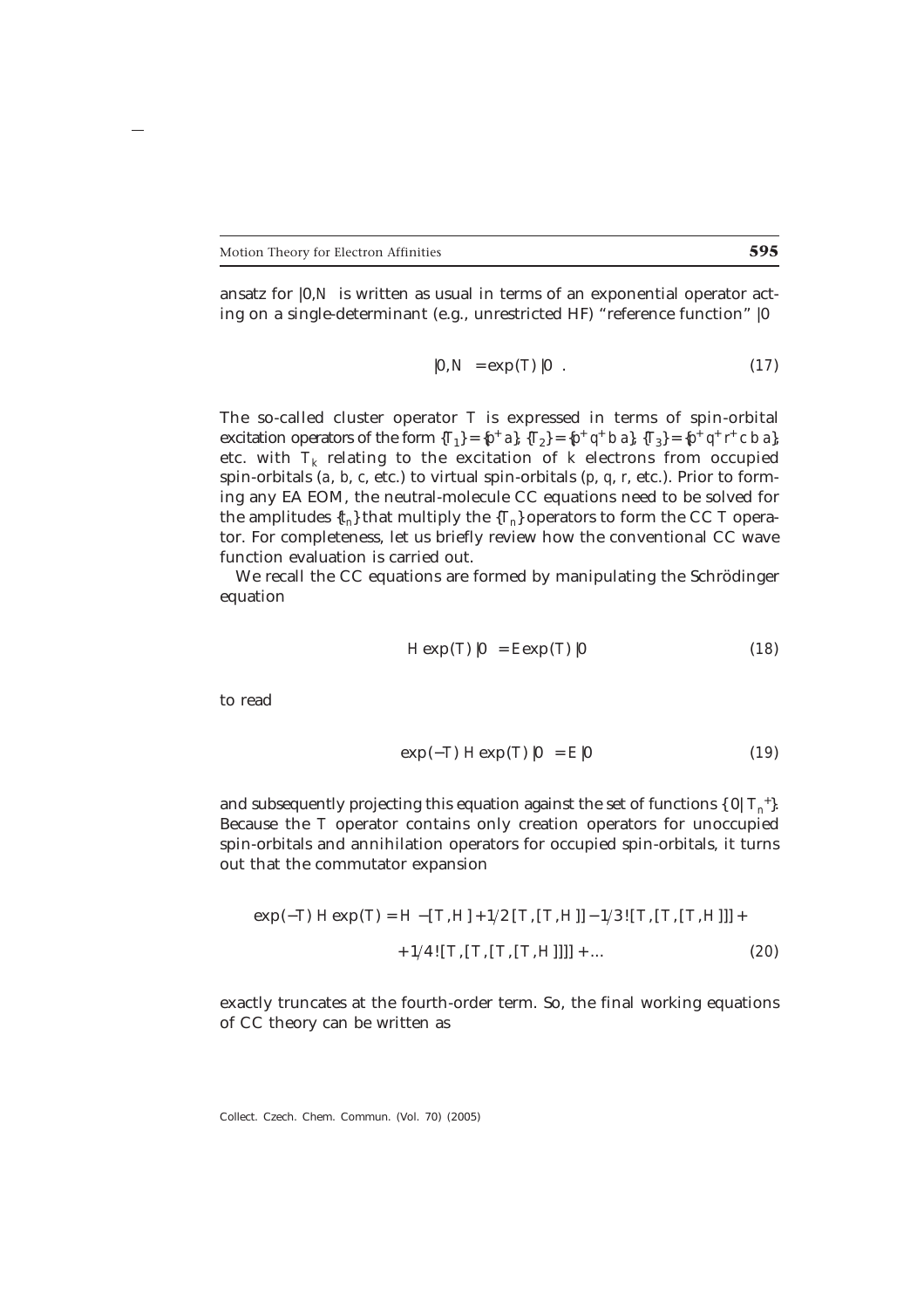$$
\langle 0| T_n^+ \{H - [T, H] + 1/2 [T, [T, H]] - 1/3! [T, [T, [T, H]]] \} + 1/4! [T, [T, [T, [T, H]]]] \} |0 \rangle = 0.
$$
 (21)

Once the CC amplitudes  $\{t_n\}$  are determined by solving these quartic equations, the CC energy is computed as

$$
\langle 0| H - [T, H] + 1/2 [T, [T, H]] - 1/3! [T, [T, [T, H]]] ++ 1/4! [T, [T, [T, [T, H]]]] |0\rangle = E.
$$
 (22)

The operator  $Q^+(K)$  that maps the CC wave function  $|0,N\rangle$  into an anion or cation state is expressed as in Eq. (5) with the  $\{T^*(l)\}$  operators including, for example,  $\{T^*(l)\} = \{p^+; p^+q^+a, p^+q^+r^+b, a, \text{etc.}\}\$  when EAs are to be computed and the adjoints of  $\{a^+, a^+, b^+, p, a^+, b^+, c^+, q, r, \text{etc.}\}\)$  when IPs are computed. The basic EOM analogous to Eq. (*7b*) is then written as

$$
[H, Q^+(K)] \exp(T) |0\rangle = E Q^+(K) \exp(T) |0\rangle.
$$
 (23)

Multiplying on the left by exp (–*T*) and realizing that *T* and *Q*+(*K*) commute reduces this equation to

$$
[H', Q^+(K)] |0\rangle = E Q^+(K) |0\rangle , \qquad (24)
$$

where

$$
H' = \exp(-T) H \exp(T), \qquad (25)
$$

which can be expanded as in Eq. (*20*) to involve at most quartic terms in the  $\{t_n\}$  amplitudes. Then, multiplying on the left by  $\langle 0|T(j)$  reduces the EOM equations to their final working form

$$
\Sigma_1 \langle 0| T(f) \{H - [T, H] + 1/2 [T, [T, H]] - 1/3! [T, [T, [T, H]]] + 1/4! [T, [T, [T, [T, H]]]]\}, T^*(f) | 0 \rangle t(K, f) = E \Sigma_1 \langle 0| T(f) T^*(f) | 0 \rangle t(K, f).
$$
 (26)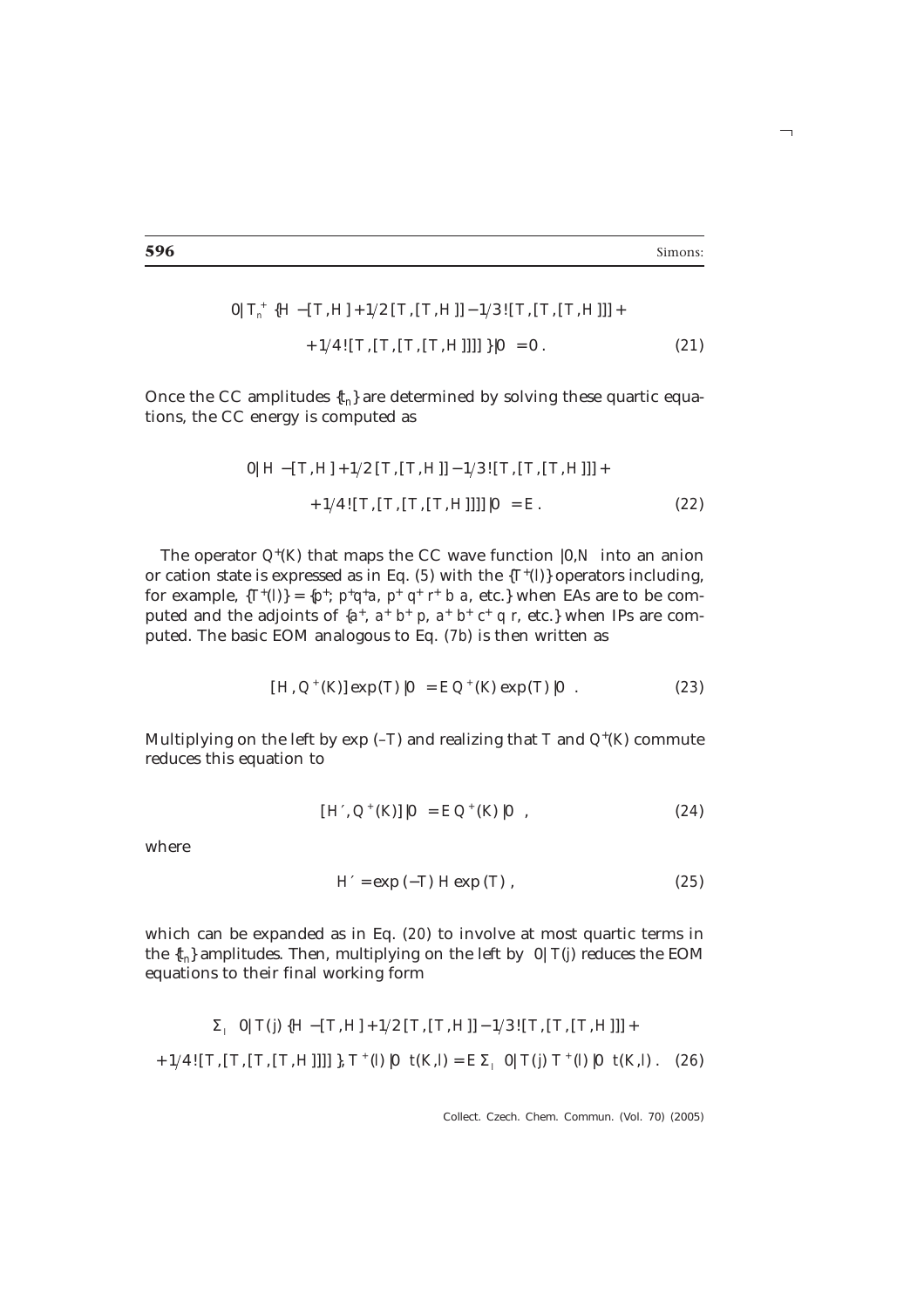This set of matrix eigenvalue equations is then solved to obtain *E* which gives the EA or the IP (depending on what operator set was used). Such so-called electron-attached and electron-removed equations of motion (EA-EOM and IP-EOM) approaches have proven highly successful25,26 in computing EAs and IPs of a wide range of atoms and molecules primarily because the coupled-cluster treatment of electron correlation provides such a highly accurate treatment of the dynamical electron correlation. At present there is a great deal of activity within this framework of utilizing EOM theories for computing EAs, IPs, and ∆*E*s.

It should be noted that Eq. (*26*) does not contain an *E*-dependent matrix element on its left-hand side as do the MPn EOM equations (Eq. (*14*)) or the equivalent GF equations. This is because the EOM-CC equations are usually not subjected to the operator-space partitioning that the GF and MPn-based EOM theories commonly employ. It should also be noted that the operators appearing on the left-hand side of Eq. (*26*) produce non-Hermitian matrices. As a result, there arise non-orthogonal left- and righteigenvectors in solving Eq.  $(26)$ . As is discussed<sup>25,26</sup>, it is important to compute both sets of eigenvectors if one wishes to compute, for example, photoelectron intensities.

#### **METASTABLE ANION STATES**

A special kind of problem arises when one attempts to compute the EA of a molecule whose anion is not electronically bound relative to the corresponding neutral. For example, the  $X^1\Sigma_g^+$  state of the  $\mathrm{N}_2$  molecule does not bind an electron to form an electronically stable anion. Instead the  $X^2\Pi_g$  state of  $\rm N_2$ <sup>-</sup>, formed by adding an electron to the  $\rm \pi_g$  anti-bonding orbital of  $\rm N_2$  is a so-called resonance state that lies higher in energy than  $N_2$  and can spontaneously eject its excess electron. One cannot simply employ conventional basis sets and *ab initio* electronic structure methods (including EOM or GF or response-function methods) to correctly determine the energies of such states.

The most common and powerful tool for studying such metastable states theoretically is the so-called stabilization method (SM). This method, pioneered by Taylor's group<sup>27</sup>, involves embedding the system of interest (e.g., the  $N_2$ <sup>-1</sup> anion) within a finite "box" in order to convert the continuum of states corresponding, for example, to  $N_2 + e$ , into discrete states that can be handled by conventional square-integrable basis functions using, for example, the EOM method. By varying the size of the box, one can vary the energies of the discrete states that correspond to  $N_2 + e$  (i.e., one varies the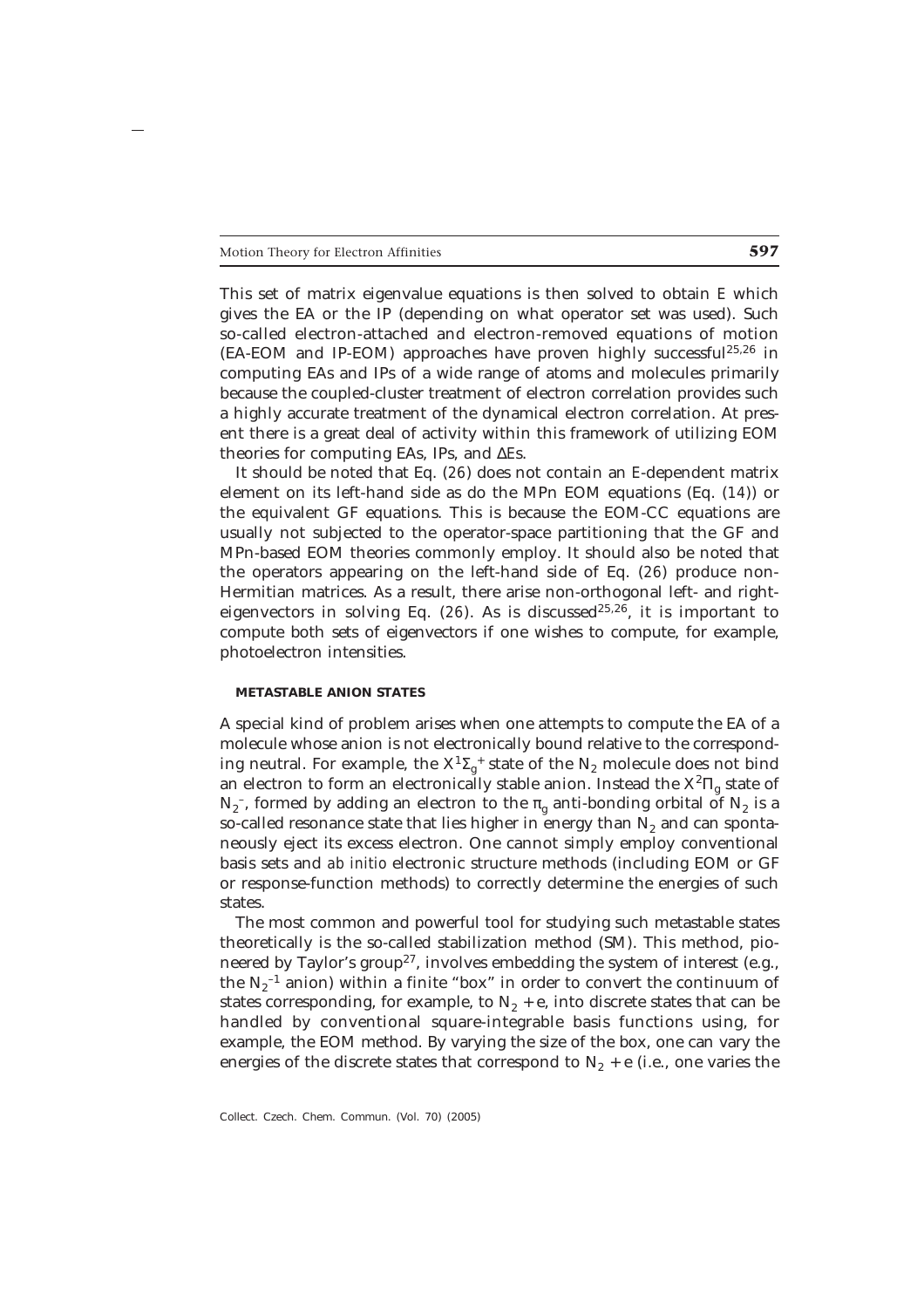box size to vary the kinetic energy KE of the orbitals containing the excess electron). As the box size is varied, one eventually notices (e.g., by plotting the orbitals) that one of the  $N_2$  + e states obtained in the EOM process possesses a significant amount of valence character. That is, one such state has significant amplitude not only at large *r* but also in the region of the two nitrogen centers. It is this state that corresponds to the metastable resonance state, and it is the EOM eigenvalue *E* of this state that provides the stabilization estimate of the resonance state energy relative to that of the neutral  $N<sub>2</sub>$ .

Let us continue using  $N_2^{-1}$  as an example for how one usually varies the box within which the anion is constrained. One uses a conventional atomic orbital basis set that likely includes s and p functions on each N atom, perhaps some polarization d functions and some conventional diffuse s and p orbitals on each N atom. These basis orbitals serve primarily to describe the motions of the electrons within the usual valence regions of space. To this basis, one appends an extra set of diffuse  $\pi$ -symmetry orbitals. These orbitals could be  $p_{\pi}$  (and maybe  $d_{\pi}$ ) functions centered on each nitrogen atom, or they could be  $d<sub>\pi</sub>$  obitals centered at the midpoint of the N–N bond. Either choice can be used because one only needs a basis capable of describing the large-*r L* = 2 character of the metastable  ${}^{2}$  $\Pi_{\alpha}$  state's wave function. One usually would not add just one such function; rather several such functions, each with an orbital exponent  $\alpha$ <sub>*I*</sub> that characterizes its radial extent, would be used. Let us assume, for example, that *K* such additional diffuse  $\pi$  functions have been used.

Next, using the conventional atomic orbital basis as well as the *K* extra π basis functions, one carries out an EOM calculation for the EA of the  $N_2$ molecule. In this calculation, one tabulates the energies of many (say *M*) of the EOM EA eigenvalues. One then scales the orbital exponents {α*<sup>J</sup>* } of the *K* extra  $\pi$  basis orbitals by a factor  $\eta:\alpha_I \to \eta \alpha_I$  and repeats the calculation of the energies of the *M* lowest EOM eigenvalues. This scaling causes the extra  $\pi$  basis orbitals to contract radially (if  $\eta > 1$ ) or to expand radially (if  $\eta < 1$ ). It is this basis orbital expansion and contraction that produces expansion and contraction of the "box" discussed above. That is, one does not employ a box directly; instead, one varies the radial extent of the more diffuse basis orbitals to simulate the box variation.

If the conventional orbital basis is adequate, one finds that the extra  $\pi$ orbitals, whose exponents are being scaled, do not affect appreciably the energy of the neutral  $N_2$  system. This can be probed by plotting the  $N_2$ energy (computed as  $(0, N | H | 0, N)$ ) as a function of the scaling parameter  $\eta$ ; if the energy varies little with η, the conventional basis is adequate.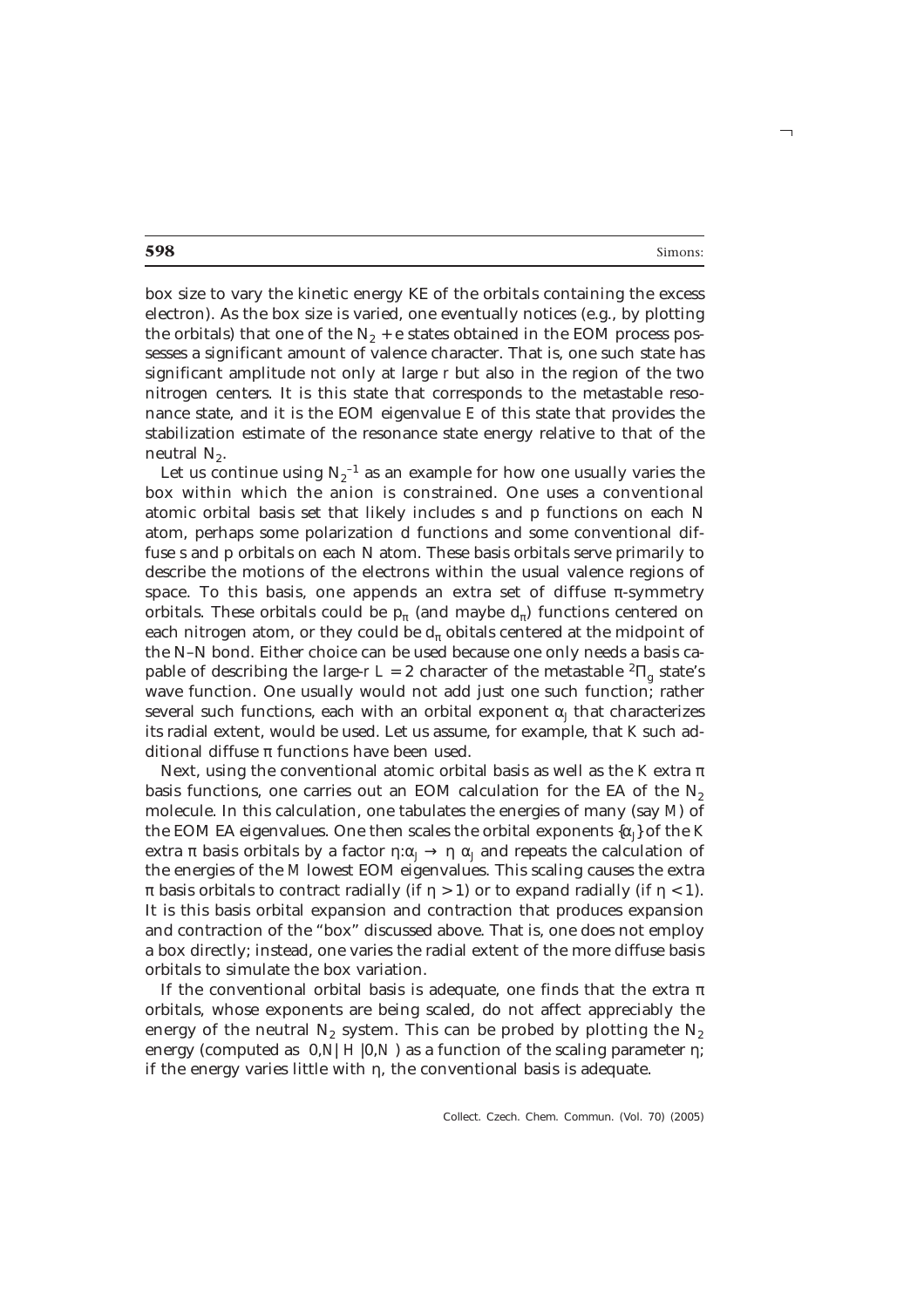In contrast to plots of the neutral  $N_2$  energy vs η, plots of the energies of the  $M N_2^{-1}$  anion states relative to the energy of  $N_2$ , obtained as EOM eigenvalues, show significant η-dependence as Fig. 1 illustrates.

What does such a stabilization plot tell us and what do the various branches of the plot mean? First, we notice that each of the plots of the energy of an anion state (relative to the neutral molecule's energy, which is independent of η) grows with increasing η. This η-dependence arises from the η-scaling of the extra diffuse  $\pi$  basis orbitals. Because most of the amplitude of such basis orbitals lies outside the valence region, the kinetic energy is the dominant contributor to such states' relative energies. Because η enters into each orbital as  $\exp(-\eta \alpha r^2)$ , and because the kinetic energy operator involves the second derivative with respect to *r*, the kinetic energies of orbitals dominated by the diffuse  $\pi$  basis functions vary as  $\eta^2$ . It is this quadratic growth with η that appear as the basic trends in the energies vs η plots in Fig. 1.

For small n, all of the  $\pi$  diffuse basis functions have their amplitudes concentrated at large *r* and have low kinetic energy. As η grows, these functions become more radially compact and their kinetic energies grow just as the particle-in-a-box energies grow as the box length decreases. For example, note the three lowest energies shown above in Fig. 1 increasing from near zero as η grows. As η further increases, one reaches a point at which the third and fourth anion-state energies in Fig. 1 undergo an avoided crossing. At higher η values, it is the second and third states and then the first and





Plots of the EOM EA eigenvalues for several anion states vs the orbital scaling parameter η. Note the avoided crossing of state energies near 1 eV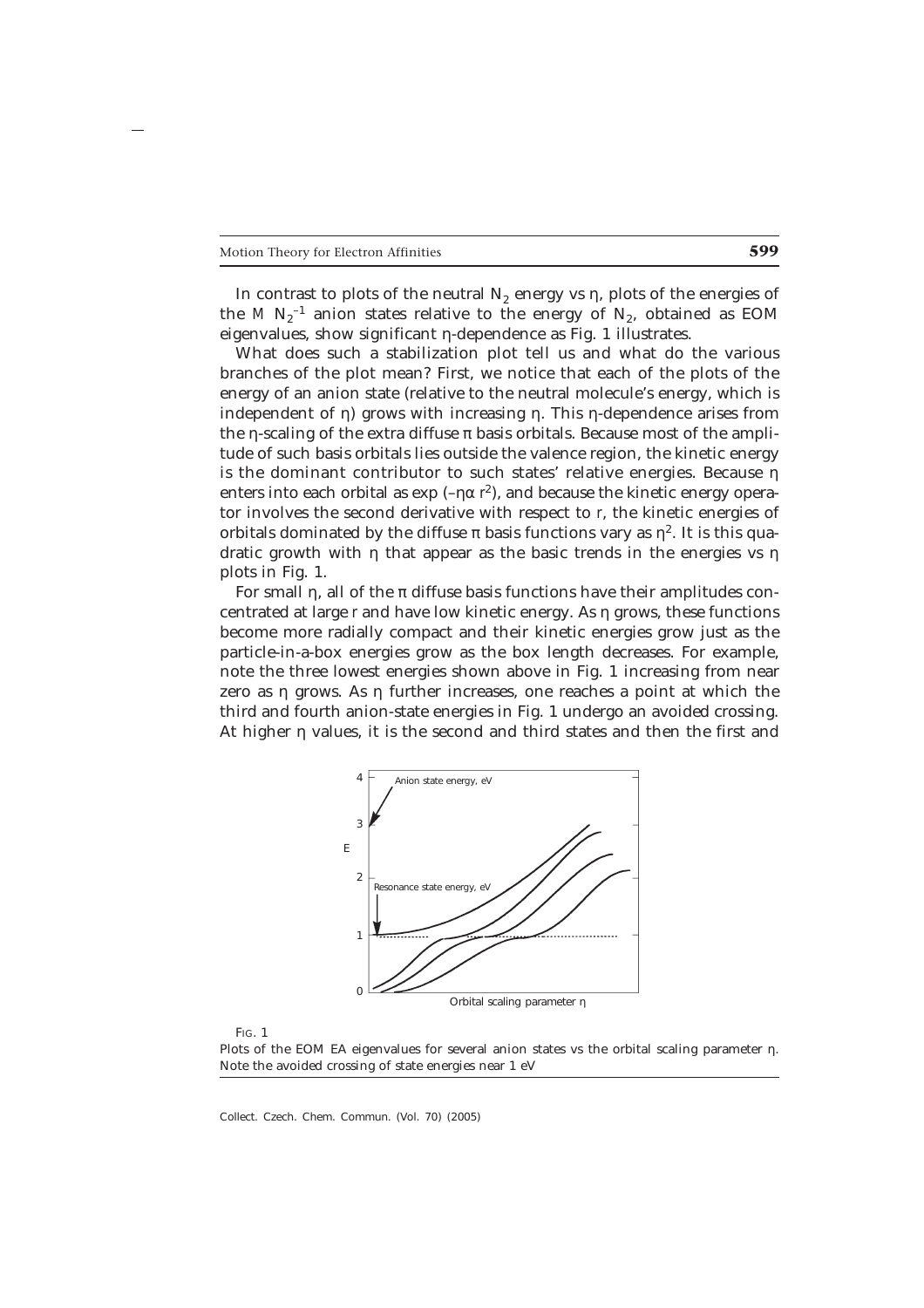second states whose energies undergo such avoided crossings. At such η values, if one examines the nature of the two anion wave functions (obtained as in Eq. (*4*)) whose energies avoid one another, one finds they contain substantial amounts of both valence and extra diffuse π function character. Just to the left of the avoided crossing, the lower-energy state (the third state in Fig. 1 for the smallest η at which an avoided crossing occurs) contains predominantly extra diffuse  $\pi$  orbital character, while the higher-energy state (the fourth state) contains largely valence  $\pi^*$  orbital character. To the right of the avoided crossing, the situation is reversed – the lower-energy state (the third state in Fig. 1 for small η) contains predominantly valence orbital character, while the higher-energy state (the fourth state) contains largely diffuse orbital character.

However, at the special values of η where the two states nearly cross, the kinetic energy of the diffuse state (as well as its radial size and local de Broglie wavelength) are appropriate to connect properly with the valence state to form a single resonance state. By connect properly we mean that the two states have wave function amplitudes, phases, and radial slopes that match. It is such boundary condition matching of valence-range and long-range character in the wave function that the stabilization method achieves. So, at such special η values, one can achieve a description of the resonance state that correctly describes this state both in the valence region and in the large-*r* region. Only by tuning the energy of the large *r* states using the η scaling can one obtain this proper boundary condition matching.

Another observation helps to understand the content of such stabilization plots. One considers the density of states (i.e., how many states are there between energy  $E$  and  $E + dE$  for a fixed small value of  $dE$ ?) in a plot such as Fig. 1. Clearly, in the range of energies near the avoided crossings, there is an enhanced density of states, while the state density is lower at "off-resonance" energies. When viewed either from the point of view of state densities or avoided crossings, there is something special about the region of energies near such resonances. As noted above, it is the fact that the valence range and continuum components of the wave function can be properly matched at such energies that is "special".

If one attempts to study metastable anion states without carrying out such a stabilization study, one is doomed to failure, even if one employs an extremely large and flexible set of diffuse basis functions. In such a calculation, one will certainly obtain a large number of anion "states" with energies lying above that of the neutral, but one will not be able to select from these states the one that is the true resonance state because the true state will be buried in the myriad of "states" representing the  $N_2$  + e continuum.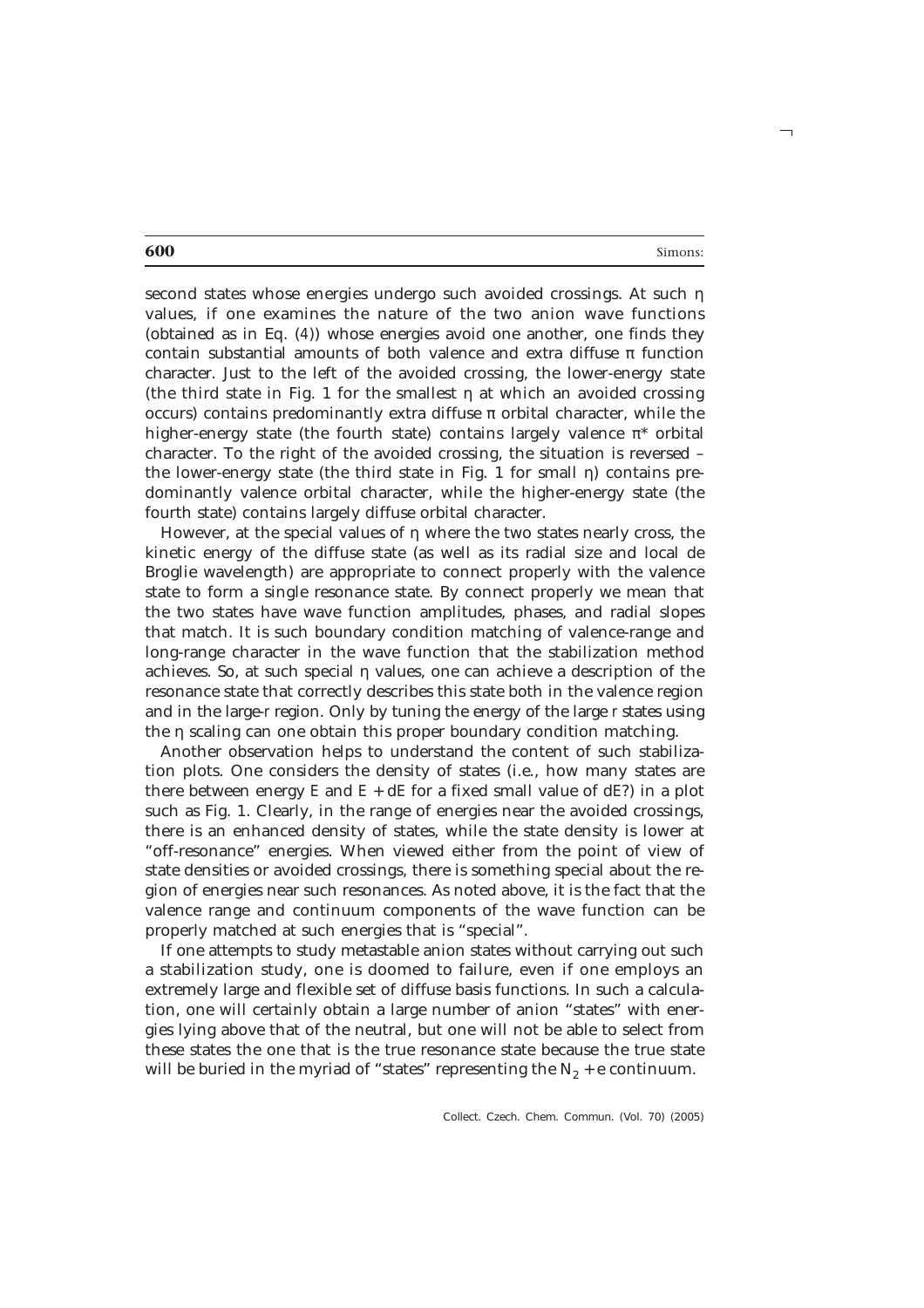In summary, by carrying out a series of anion-state energy calculations for several states and plotting them vs η, one obtains a stabilization graph. By examining this graph and looking for avoided crossings, one can identify the energies at which metastable resonances occur. It is absolutely critical to identify these resonance energies if one wishes to probe metastable anions. It is also possible<sup>28</sup> to use the shapes (i.e., the magnitude of the energy splitting between the two states and the slopes of the two avoiding curves) of the avoided crossings in a stabilization graph to compute the lifetimes of the metastable states. Basically, the larger the avoided-crossing energy splitting between the two states, the shorter is the lifetime of the resonance state.

#### **CONCLUSIONS**

We have tried to illustrate how, by focusing on the intensive energies that one wishes to compute when studying EAs, IPs, or electronic excitation energies, one can replace the solution of the Schrödinger equation by the solution of so-called equations of motion. It is the eigenvalues of these EOMs that produce the EAs and IPs directly. We have reviewed some of the history of the development of EOM theory, especially as it applied to EAs and IPs, and we have attempted to show its relationships to Greens functions and extended Koopmans' theorem approaches to these same intensive energies. We have shown that a wide variety of EOM theories can be developed depending on how one chooses to describe the neutral molecule's wave function (i.e., in MP, MC-SCF, or CC fashion). Finally, we discussed some of the pitfalls that one encounters when applying EOM theory to EAs of molecules whose anion states are not bound but are metastable resonance states. It is our hope and belief that EOM methods have proven useful computationally and for gaining insight and will continue to have a bright future.

Readers who wish to learn more about how molecular EAs (and, to a lesser extent, IPs) have been studied theoretically are directed to this author's web site http://simons.hec.utah.edu as well as to a series<sup>29</sup> of his reviews and chapters. The species that this group have examined include dipole-bound anions, zwitterion ions, conventional valence anions, multiply charged anions, as well as a wide variety of metastable anions.

*This work was supported by NSF grants No. 9982420 and No. 0240387.*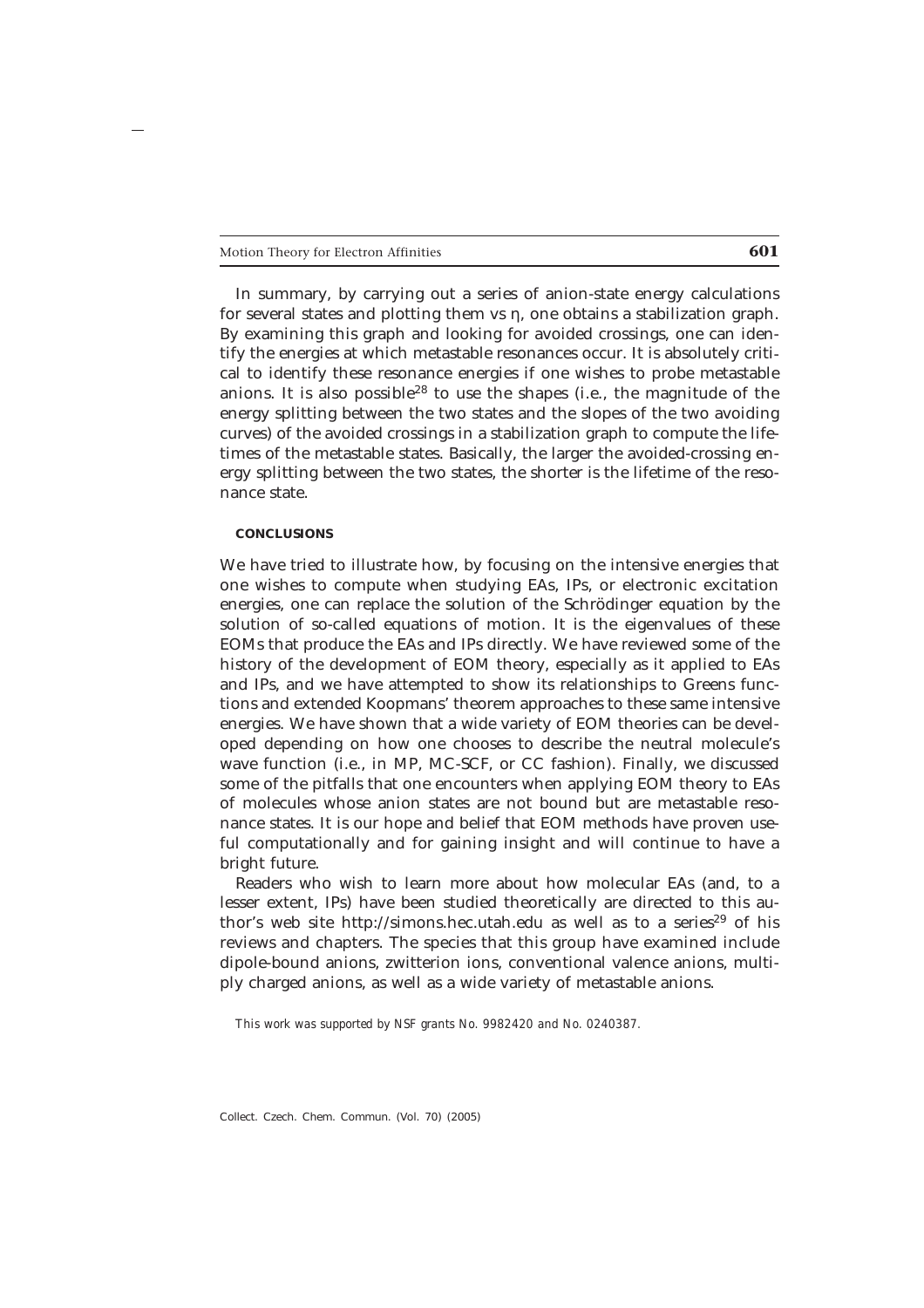#### **REFERENCES**

- 1. Rienstra-Kiracofe J. C., Tschumper G. S., Schaefer H. F., III, Nandi S., Ellison G. B.: *Acc. Chem. Res*. **2002**, *102*, 231.
- 2. Herzberg G.: *Molecular Spectra and Molecular Structure I*, p. 512. Van Nostrand, New York 1950.
- 3. a) Gutsev G. I., Boldyrev A. I.: *Adv. Chem. Phys*. **1985**, *61*, 169; b) Baker J., Nobes R. H., Radom L.: *J. [Comput.](http://dx.doi.org/10.1002/jcc.540070312) Chem*. **1986**, *7*, 349; c) Simons J., Jordan K. D.: *[Chem.](http://dx.doi.org/10.1021/cr00079a004) Rev.* **1987**, *87*, [535;](http://dx.doi.org/10.1021/cr00079a004) d) Kalcher J., Sax A. F.: *[Chem.](http://dx.doi.org/10.1021/cr00032a004) Rev.* **1994**, *94*, 2291; e) Kalcher J.: *J. Ann. [Rep.,](http://dx.doi.org/10.1039/pc9969300147) Sect. C, R. Soc. [Chem](http://dx.doi.org/10.1039/pc9969300147)*. **1996**, *93*, 147; f) Berry R. S.: *[Chem.](http://dx.doi.org/10.1021/cr60260a003) Rev*. **1969**, *69*, 533.
- 4. See lit.<sup>3f</sup> and references contained therein. Some of the earlier successes are given in the following: a) Clementi E., McLean A. D.: *Phys. Rev. A* **1964**, *133*, 419; b) Clementi E., McLean A. D., Raimondi D. L., Yoshimine M.: *Phys. Rev. A* **1964**, *133*, 1274; c) Clementi E.: *Phys. Rev. A* **1964**, *135*, 980; d) Pekeris C. L.: *Phys. Rev*. **[1958](http://dx.doi.org/10.1103/PhysRev.112.1649)**, *112*, 1649; e) Weiss A. W.: *Phys. Rev*. **[1968](http://dx.doi.org/10.1103/PhysRev.166.70)**, *166*, 70; f) Cade P. E.: *J. [Chem.](http://dx.doi.org/10.1063/1.1703322) Phys*. **1967**, *47*, 2390; g) Cade P. E.: P*roc. R. Soc. A* **1967**, *91*, 842; h) Taylor S., Harris F. E.: *J. [Chem.](http://dx.doi.org/10.1063/1.1734350) Phys*. **1963**, *39*, 1012; i) Bondybey V., Pearson P. K., Schaefer H. F.: *J. [Chem.](http://dx.doi.org/10.1063/1.1678368) Phys*. **1972**, *57*, 1123; j) Feller D., Davidson E. R.: *J. [Chem.](http://dx.doi.org/10.1063/1.456154) Phys.* **1989**, *90*, 1024; k) Feller D., Davidson E. R.: *J. Chem. Phys*. **1985**, 82, 1024. In addition to lit.<sup>1</sup>, good sources for EA, IP data include: 1) Hotop H., Lineberger W. C.: *J. Phys. Chem. Ref. Data* **1975**, *4*, 539; m) Hotop H., Lineberger W. C.: *J. Phys. Chem. Ref. Data* **1985**, *14*, 731; n) Andersen T., Haugen H. K., Hotop H.: *J. Phys. Chem. Ref. Data* **1999**, *28*, 1511; o) Janousek B. K., Brauman J. I. in: *Gas Phase Ion Chemistry* (M. T. Bowers, Ed.), Vol. 2, p. 53. Academic Press, New York 1979; p) Miller T. M. in: *CRC Handbook of Chemistry and Physics* (R. C. West, M. J. Astle and W. H. Beyer, Eds), 74th ed., pp. 10-180–10-191. CRC Press, Boca Raton (FL) 1993; q) Bartmess J. E. in: *NIST Chemistry Web-Book, NIST Standard Reference Database Number 69* (W. G. Ballard and P. J. Linstrom, Eds). National Institute of Standards, Technology, Gaithersburg (MD) February 2000. http://webbook.nist.gov; r) Franklin J. L., Dillard J. G., Field F. H.: *Ionization Potentials, Appearance Potentials, and Heats of Formation of Gaseous Positive Ions*. Natl. Stand. Ref. Data Ser. Natl. Bur. Stand. (U.S.) *26*, 1969.
- 5. Much of what is presently known about atomic and molecular EAs can be found in lit.<sup>3,4</sup> as well as in the following: a) Massey H.: *Negative Ions*. Cambridge University Press, Cambridge 1976; b) Branscomb L. M.: *Atomic and Molecular Processes* (D. R. Bates, Ed.). Academic Press, New York 1962.
- 6. Some of the early chemistry developments of Greens functions include: a) Goscinski O., Lukman B.: *Chem. Phys. Lett*. **1970**, *6*, 573; b) Jørgensen P., Oddershede J.: *J. [Chem.](http://dx.doi.org/10.1063/1.1677957) Phys*. **[1972](http://dx.doi.org/10.1063/1.1677957)**, *57*, 277; c) Linderberg J., Jørgensen P., Oddershede J., Ratner M.: *J. [Chem.](http://dx.doi.org/10.1063/1.1677174) Phys*. **1972**, *56*, [6213;](http://dx.doi.org/10.1063/1.1677174) d) Csanak G., Taylor H. S., Yaris R.: Phys. Rev. A: *At., Mol., Opt. Phys*. **1971**, *3*, 6213; e) Csanak G., Taylor H. S., Yaris R.: *Adv. At. Mol. Phys*. **1971**, *7*, 288; f) Linderberg J., Öhrn Y.: *J. [Chem.](http://dx.doi.org/10.1063/1.1670129) Phys.* **1968**, *49*, 716; g) Linderberg J., Öhrn Y.: *[Chem.](http://dx.doi.org/10.1016/0009-2614(67)80025-3) Phys. Lett*. **[1967](http://dx.doi.org/10.1016/0009-2614(67)80025-3)**, *1*, 295; h) Linderberg J., Öhrn Y.: *Proc. R. Soc., Sect. A* **1963**, *185*, 445; i) Öhrn Y., Linderberg J.: *Phys. Rev. A* **1965**, *139*, 1063; j) Linderberg J., Ratner M.: *[Chem.](http://dx.doi.org/10.1016/0009-2614(70)80069-0) Phys. Lett*. **[1970](http://dx.doi.org/10.1016/0009-2614(70)80069-0)**, *6*, 37; k) Linderberg J., Thulstrup E. W.: *J. [Chem.](http://dx.doi.org/10.1063/1.1670128) Phys*. **1968**, *49*, 710; l) Reinhardt W. P., Doll J. D.: *J. [Chem.](http://dx.doi.org/10.1063/1.1671446) Phys.* **1969**, 50, 2767; m) Schneider B., Taylor H. S., Yaris R.: *Phys. Rev. A: At., Mol., Opt. Phys*. **1970**, *1*, 855; n) Doll J. D., Reinhardt W. P.: *J. [Chem.](http://dx.doi.org/10.1063/1.1678374) Phys*. **1972**, *57*, 1169; o) Jørgensen P., Simons J.: *J. [Chem.](http://dx.doi.org/10.1063/1.431332) Phys*. **1975**, *63*, 5302; p) Linderberg J., Öhrn Y.: *Propagators in Quantum Chemistry*. Academic Press, London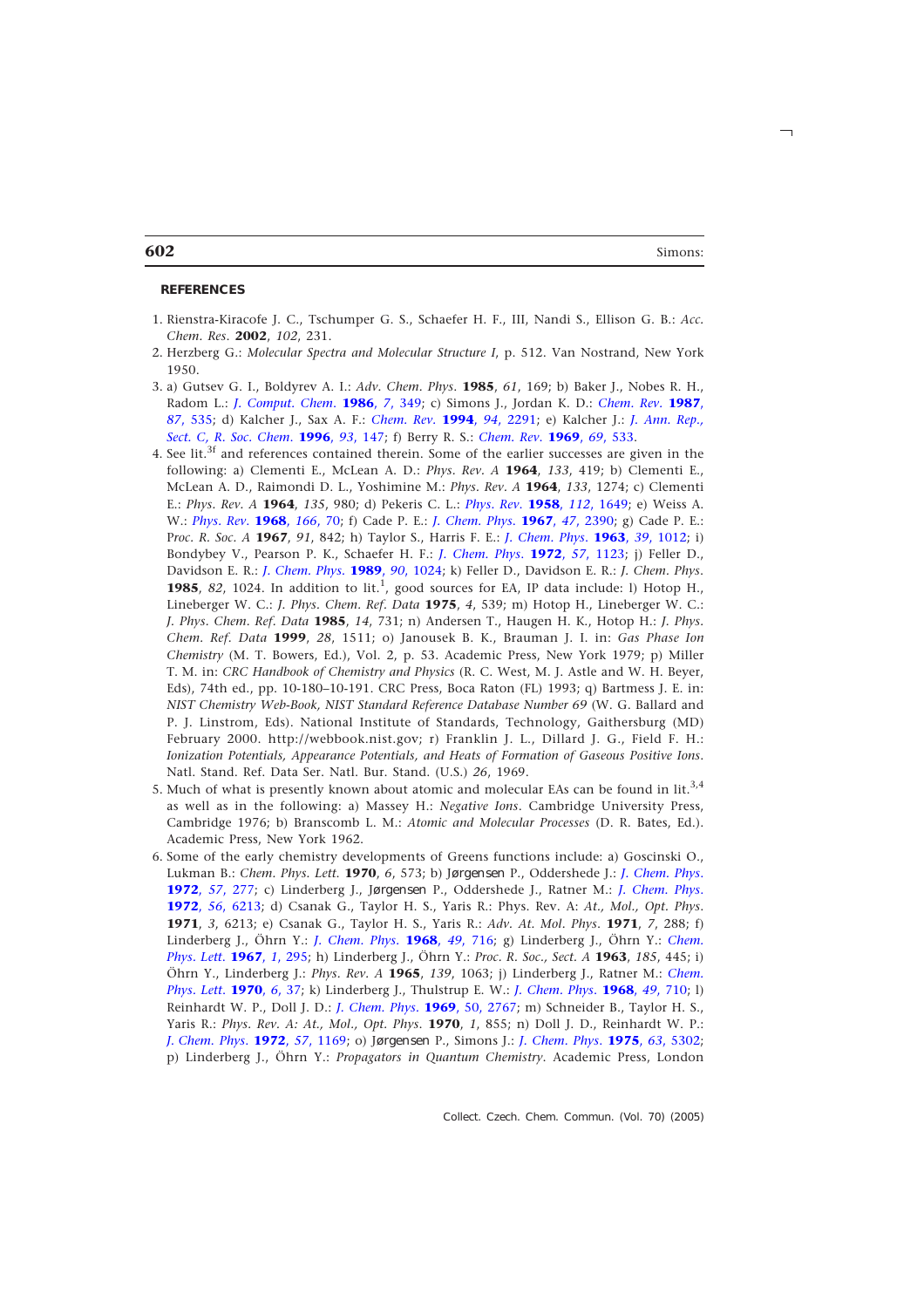1973; q) Cederbaum L. S., Holneicher G., Peyerimhoff S.: *[Chem.](http://dx.doi.org/10.1016/0009-2614(71)80375-5) Phys. Lett*. **1971**, *11*, [421;](http://dx.doi.org/10.1016/0009-2614(71)80375-5) r) Cederbaum L. S., Holneicher G., von Niessen W.: *[Chem.](http://dx.doi.org/10.1016/0009-2614(73)80451-8) Phys. Lett*. **1973**, *18*, 503; s) Cederbaum L. S.: *[Theor.](http://dx.doi.org/10.1007/BF00526514) Chim. Acta* **1973**, *31*, 239; t) Yarlagadda B. S., Csanak Gy., Taylor H. S., Schneider B., Yaris R.: *Phys. Rev. A: At., Mol., Opt. Phys*. **1973**, *7*, 146; u) Pickup B. T., Goscinski O.: *Mol. Phys*. **1973**, *36*, 1013; v) Purvis G. D., Öhrn Y.: *J. [Chem.](http://dx.doi.org/10.1063/1.1680858) Phys*. **[1974](http://dx.doi.org/10.1063/1.1680858)**, *60*, 4063; w) Purvis G. D., Öhrn Y.: *J. Chem. Phys*. **1975**, 62, 2045; x) For a more recent overview, see Ortiz J. V., Leszczynski J. (Eds): *Computational Chemistry: Reviews of Current Trends*, Vol. 2, p. 1. World Scientific, Singapore 1997; y) Purvis G. D., Öhrn Y.: *Int. J. Quantum Chem., Quantum Chem. Symp*. **1977**, *11*, 359.

- 7. A good overview of time-dependent response function theory, including linear and non-linear response functions is offered in Olsen J., Jorgensen P. in: *Modern Electronic Structure Theory* (D. Yarkony, Ed.), p. 857. World Scientific, Singapore 1995.
- 8. a) Dunning T. H., McKoy V.: *J. [Chem.](http://dx.doi.org/10.1063/1.1712158) Phys*. **1967**, *47*, 1735; b) Dunning T. H., McKoy V.: *J. [Chem.](http://dx.doi.org/10.1063/1.1668203) Phys*. **1968**, *48*, 5263; c) Shibuya T. I., McKoy V.: *J. [Chem.](http://dx.doi.org/10.1063/1.1674482) Phys*. **1970**, *53*, 2208.
- 9. a) Rowe D. J.: *Rev. Mod. Phys*. **[1968](http://dx.doi.org/10.1103/RevModPhys.40.153)**, *40*, 153; b) Rowe D. J.: N*uclear Collective Motion – Models and Theory*. Methuen, London 1970.
- 10. a) Simons J., Smith W. D.: *J. [Chem.](http://dx.doi.org/10.1063/1.1679074) Phys.* **1973**, *58*, 4899. This work exploited developments made earlier in studies of excited electronic states and reduced density matrices: b) Simons J.: *J. [Chem.](http://dx.doi.org/10.1063/1.1676208) Phys.* **1971**, *55*, 1218; c) Simons J.: J. [Chem.](http://dx.doi.org/10.1063/1.1678845) Phys. **1972**, *57*, [3787.](http://dx.doi.org/10.1063/1.1678845)
- 11. a) Simons J., Jørgensen P.: *J. [Chem.](http://dx.doi.org/10.1063/1.432410) Phys*. **1976**, *64*, 1413; b) Tsung-Tai Chen, Simons J., Jordan K. D.: *Chem. Phys*. **1976**, *14*, 145; c) Simons J.: *J. [Chem.](http://dx.doi.org/10.1063/1.432084) Phys*. **1976**, *64*, 4541; d) Simons J.: *Int. J. [Quantum](http://dx.doi.org/10.1002/qua.560120119) Chem*. **1977**, *12*, 227; e) Dalgaard E., Simons J.: *J. Phys. B: At., Mol. Opt. Phys.* **1977**, *10*, 2767; f) Simons J.: *[Annu.](http://dx.doi.org/10.1146/annurev.pc.28.100177.000311) Rev. Phys. Chem*. **1977**, *28*, 15; g) Banerjee A., Shepard R., Simons J.: *Int. J. Quantum Chem., Quantum Chem. Symp*. **1978**, *12*, 389; h) Donnelly R. A., Simons J.: *J. [Chem.](http://dx.doi.org/10.1063/1.440455) Phys*. **1980**, *73*, 2858.
- 12. See, for example: a) Jørgensen P., Simons J.: *Second Quantization Based Methods in Quantum Chemistry*. Academic Press, New York 1981; b) Helgaker T., Jørgensen P., Olsen J.: *Modern Electronic Structure Theory*. J. Wiley, New York 2000.
- 13. Manne R.: *[Chem.](http://dx.doi.org/10.1016/0009-2614(77)80066-3) Phys. Lett*. **1977**, *45*, 470.
- 14. The first- and second-order density matrices, respectively, have elements given by 〈0,N|  $j^+$  *k* | 0, N $\rangle$  and  $\langle 0, N | j^+$  *k*<sup>+</sup> 1 *h* | 0, N $\rangle$ .
- 15. a) Simons J., Chen T.-T., Smith W. D.: *Chem. Phys. Lett*. **1974**, *26*, 296; b) Smith W. D., Chen T.-T., Simons J.: *[Chem.](http://dx.doi.org/10.1016/0009-2614(74)80290-3) Phys. Lett*. **1974**, 27, 499; c) Griffing K. M., Simons J.: *J. [Chem.](http://dx.doi.org/10.1063/1.430507) Phys.* **1975**, *62*, 535; d) Kenney J., Simons J.: *J. [Chem.](http://dx.doi.org/10.1063/1.430458) Phys*. **1975**, *62*, 592; e) Griffing K., Kenney J., Simons J., Jordan K.: *J. [Chem.](http://dx.doi.org/10.1063/1.431850) Phys*. **1975**, *63*, 4073; f) Griffing K., Simons J.: *J. [Chem.](http://dx.doi.org/10.1063/1.432712) Phys*. **1976**, *64*, 3610; g) Jordan K. D., Griffing K. M., Kenney J., Andersen E. L., Simons J.: *J. [Chem.](http://dx.doi.org/10.1063/1.432059) Phys*. **1976**, *64*, 4730; h) Andersen E., Simons J.: *J. [Chem.](http://dx.doi.org/10.1063/1.432086) Phys*. **1976**, *64*, 4548; i) Jordan K. D., Simons J.: *J. [Chem.](http://dx.doi.org/10.1063/1.433223) Phys*. **1976**, *65*, 1601; j) Andersen E., Simons J.: *J. [Chem.](http://dx.doi.org/10.1063/1.433042) Phys*. **1976**, *65*, 5393; k) Andersen E., Simons J.: *J. [Chem.](http://dx.doi.org/10.1063/1.434280) Phys*. **1977**, *66*, 2427.
- 16. Feyereisen M., Nichols J., Oddershede J., Simons J.: *J. [Chem.](http://dx.doi.org/10.1063/1.461995) Phys*. **1992**, *96*, 2978.
- 17. See, for example: Ortiz J. V., Leszczynski J. (Eds): *Computational Chemistry: Reviews of Current Trends*, Vol. 2, p. 1. World Scientific, Singapore 1997.
- 18. a) Frisch M. J., Trucks G. W., Schlegel H. B., Scuseria G. E., Robb M. A., Cheeseman J. R., Montgomery J. A., Jr., Vreven T., Kudin K. N., Burant J. C., Millam J. M., Iyengar S. S., Tomasi J., Barone V., Mennucci B., Cossi M., Scalmani G., Rega N., Petersson G. A., H.